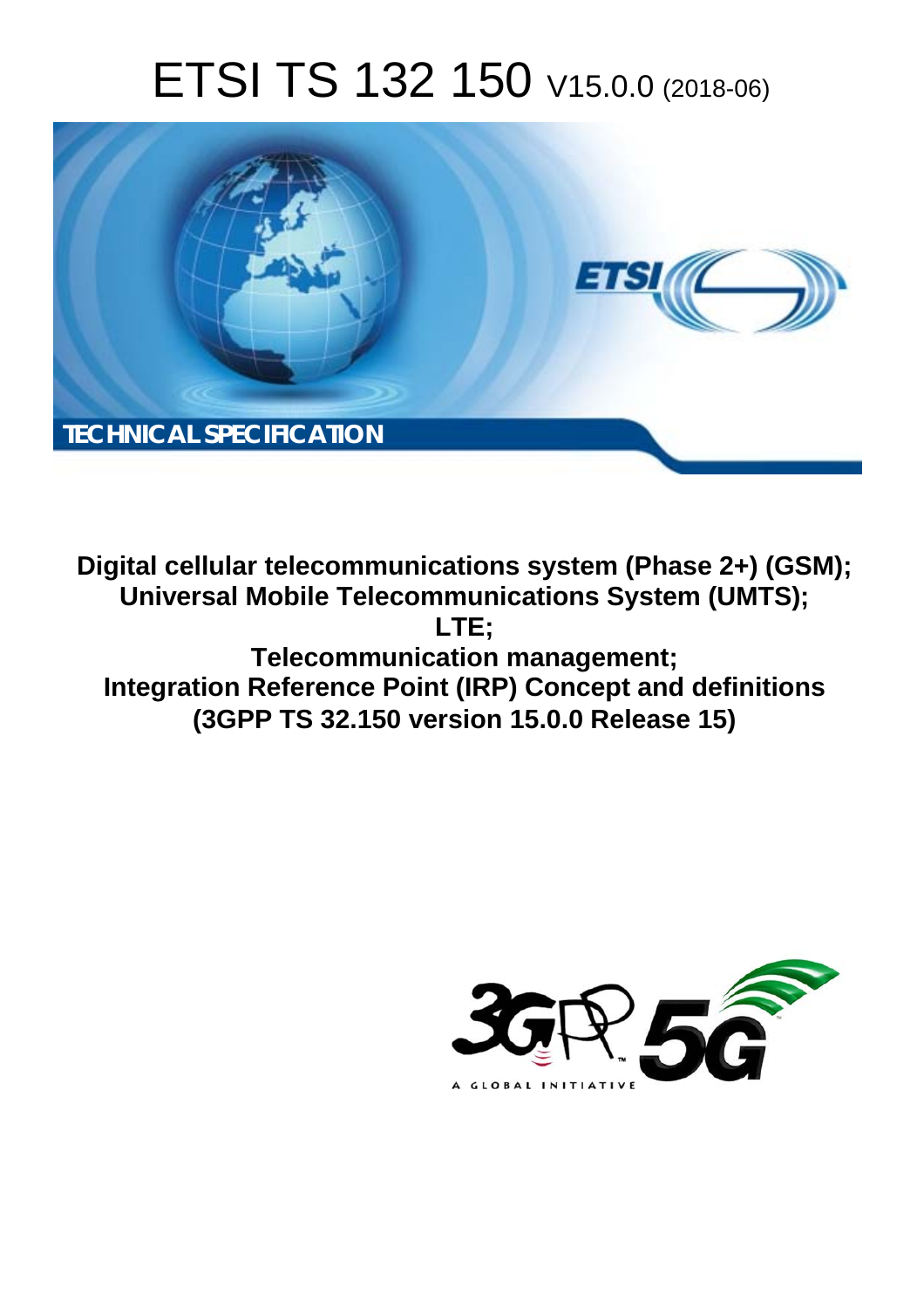Reference RTS/TSGS-0532150vf00

> Keywords GSM,LTE,UMTS

#### *ETSI*

#### 650 Route des Lucioles F-06921 Sophia Antipolis Cedex - FRANCE

Tel.: +33 4 92 94 42 00 Fax: +33 4 93 65 47 16

Siret N° 348 623 562 00017 - NAF 742 C Association à but non lucratif enregistrée à la Sous-Préfecture de Grasse (06) N° 7803/88

#### *Important notice*

The present document can be downloaded from: <http://www.etsi.org/standards-search>

The present document may be made available in electronic versions and/or in print. The content of any electronic and/or print versions of the present document shall not be modified without the prior written authorization of ETSI. In case of any existing or perceived difference in contents between such versions and/or in print, the only prevailing document is the print of the Portable Document Format (PDF) version kept on a specific network drive within ETSI Secretariat.

Users of the present document should be aware that the document may be subject to revision or change of status. Information on the current status of this and other ETSI documents is available at <https://portal.etsi.org/TB/ETSIDeliverableStatus.aspx>

If you find errors in the present document, please send your comment to one of the following services: <https://portal.etsi.org/People/CommiteeSupportStaff.aspx>

#### *Copyright Notification*

No part may be reproduced or utilized in any form or by any means, electronic or mechanical, including photocopying and microfilm except as authorized by written permission of ETSI. The content of the PDF version shall not be modified without the written authorization of ETSI. The copyright and the foregoing restriction extend to reproduction in all media.

> © ETSI 2018. All rights reserved.

**DECT**TM, **PLUGTESTS**TM, **UMTS**TM and the ETSI logo are trademarks of ETSI registered for the benefit of its Members. **3GPP**TM and **LTE**TM are trademarks of ETSI registered for the benefit of its Members and of the 3GPP Organizational Partners. **oneM2M** logo is protected for the benefit of its Members.

**GSM**® and the GSM logo are trademarks registered and owned by the GSM Association.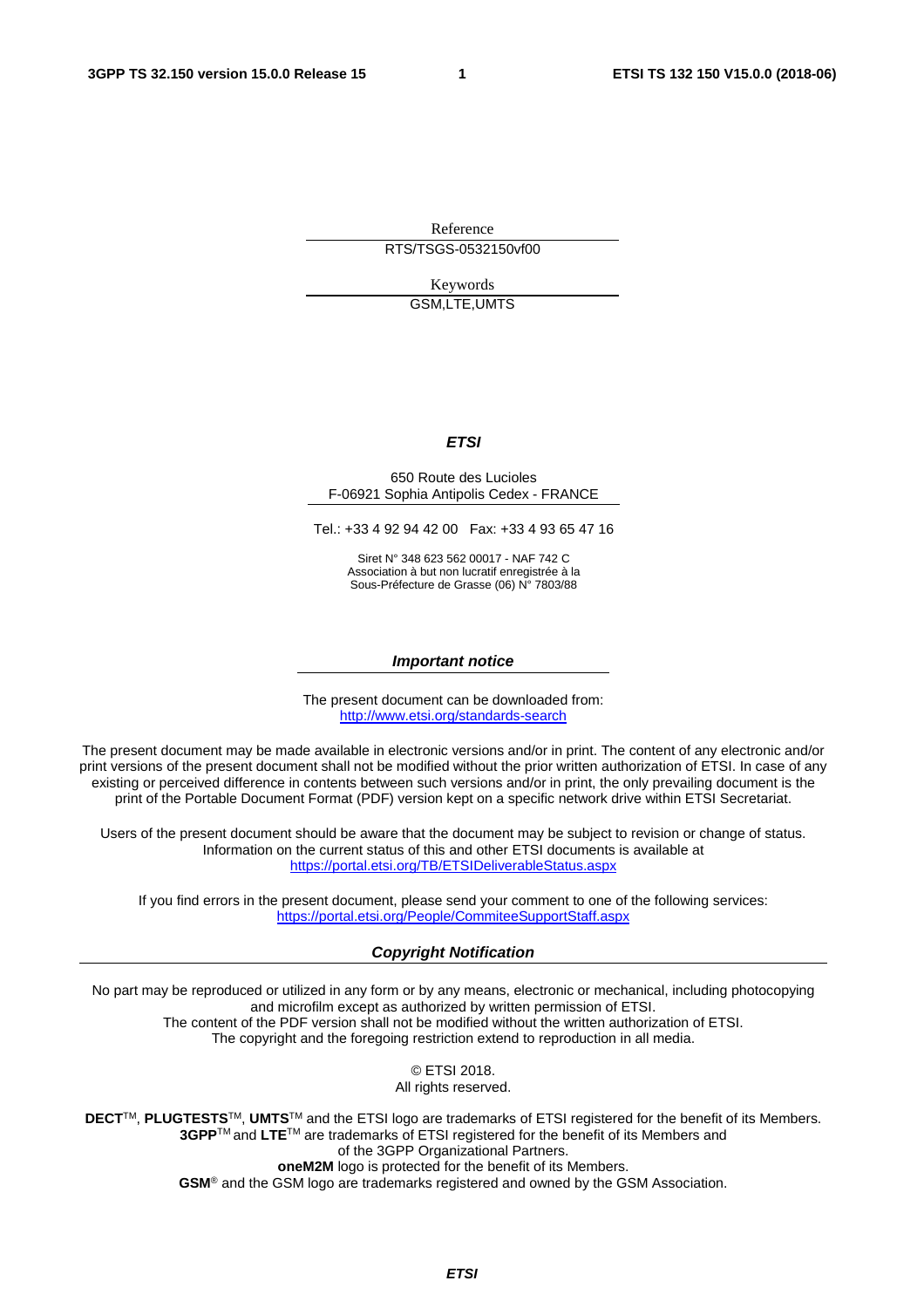### Intellectual Property Rights

#### Essential patents

IPRs essential or potentially essential to normative deliverables may have been declared to ETSI. The information pertaining to these essential IPRs, if any, is publicly available for **ETSI members and non-members**, and can be found in ETSI SR 000 314: *"Intellectual Property Rights (IPRs); Essential, or potentially Essential, IPRs notified to ETSI in respect of ETSI standards"*, which is available from the ETSI Secretariat. Latest updates are available on the ETSI Web server ([https://ipr.etsi.org/\)](https://ipr.etsi.org/).

Pursuant to the ETSI IPR Policy, no investigation, including IPR searches, has been carried out by ETSI. No guarantee can be given as to the existence of other IPRs not referenced in ETSI SR 000 314 (or the updates on the ETSI Web server) which are, or may be, or may become, essential to the present document.

#### **Trademarks**

The present document may include trademarks and/or tradenames which are asserted and/or registered by their owners. ETSI claims no ownership of these except for any which are indicated as being the property of ETSI, and conveys no right to use or reproduce any trademark and/or tradename. Mention of those trademarks in the present document does not constitute an endorsement by ETSI of products, services or organizations associated with those trademarks.

### Foreword

This Technical Specification (TS) has been produced by ETSI 3rd Generation Partnership Project (3GPP).

The present document may refer to technical specifications or reports using their 3GPP identities, UMTS identities or GSM identities. These should be interpreted as being references to the corresponding ETSI deliverables.

The cross reference between GSM, UMTS, 3GPP and ETSI identities can be found under [http://webapp.etsi.org/key/queryform.asp.](http://webapp.etsi.org/key/queryform.asp)

### Modal verbs terminology

In the present document "**shall**", "**shall not**", "**should**", "**should not**", "**may**", "**need not**", "**will**", "**will not**", "**can**" and "**cannot**" are to be interpreted as described in clause 3.2 of the [ETSI Drafting Rules](https://portal.etsi.org/Services/editHelp!/Howtostart/ETSIDraftingRules.aspx) (Verbal forms for the expression of provisions).

"**must**" and "**must not**" are **NOT** allowed in ETSI deliverables except when used in direct citation.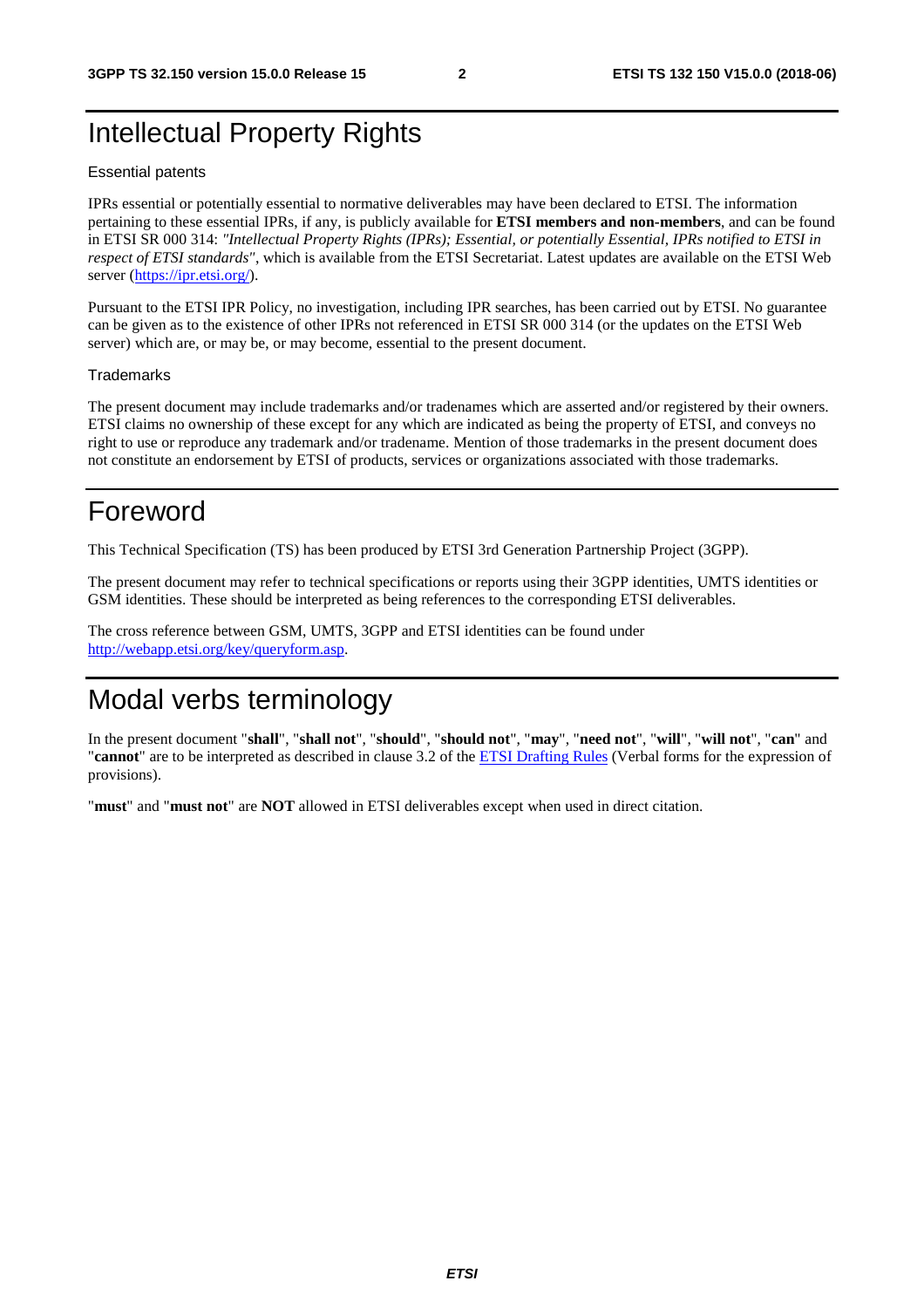# Contents

| 1               |                               |  |  |  |  |
|-----------------|-------------------------------|--|--|--|--|
| $\overline{2}$  |                               |  |  |  |  |
| 3               |                               |  |  |  |  |
| 3.1             |                               |  |  |  |  |
| 3.2             |                               |  |  |  |  |
| 4               |                               |  |  |  |  |
| 4.1<br>4.1.1    |                               |  |  |  |  |
| 4.1.2           |                               |  |  |  |  |
| 4.2             |                               |  |  |  |  |
| 4.2.1           |                               |  |  |  |  |
| 4.3<br>4.4      |                               |  |  |  |  |
| 4.5             |                               |  |  |  |  |
| 4.6             |                               |  |  |  |  |
| 4.7             |                               |  |  |  |  |
| 4.8             |                               |  |  |  |  |
|                 | <b>Annex A (informative):</b> |  |  |  |  |
|                 | <b>Annex B</b> (normative):   |  |  |  |  |
|                 | <b>Annex C</b> (informative): |  |  |  |  |
|                 | <b>Annex D</b> (informative): |  |  |  |  |
|                 | <b>Annex E</b> (normative):   |  |  |  |  |
|                 | <b>Annex F</b> (informative): |  |  |  |  |
|                 | <b>Annex G (normative):</b>   |  |  |  |  |
| G.1             |                               |  |  |  |  |
| G.2             |                               |  |  |  |  |
|                 | <b>Annex H</b> (normative):   |  |  |  |  |
| H.1             |                               |  |  |  |  |
| H <sub>.2</sub> |                               |  |  |  |  |
|                 | <b>Annex I</b> (normative):   |  |  |  |  |
|                 |                               |  |  |  |  |
|                 | <b>Annex K</b> (informative): |  |  |  |  |
|                 |                               |  |  |  |  |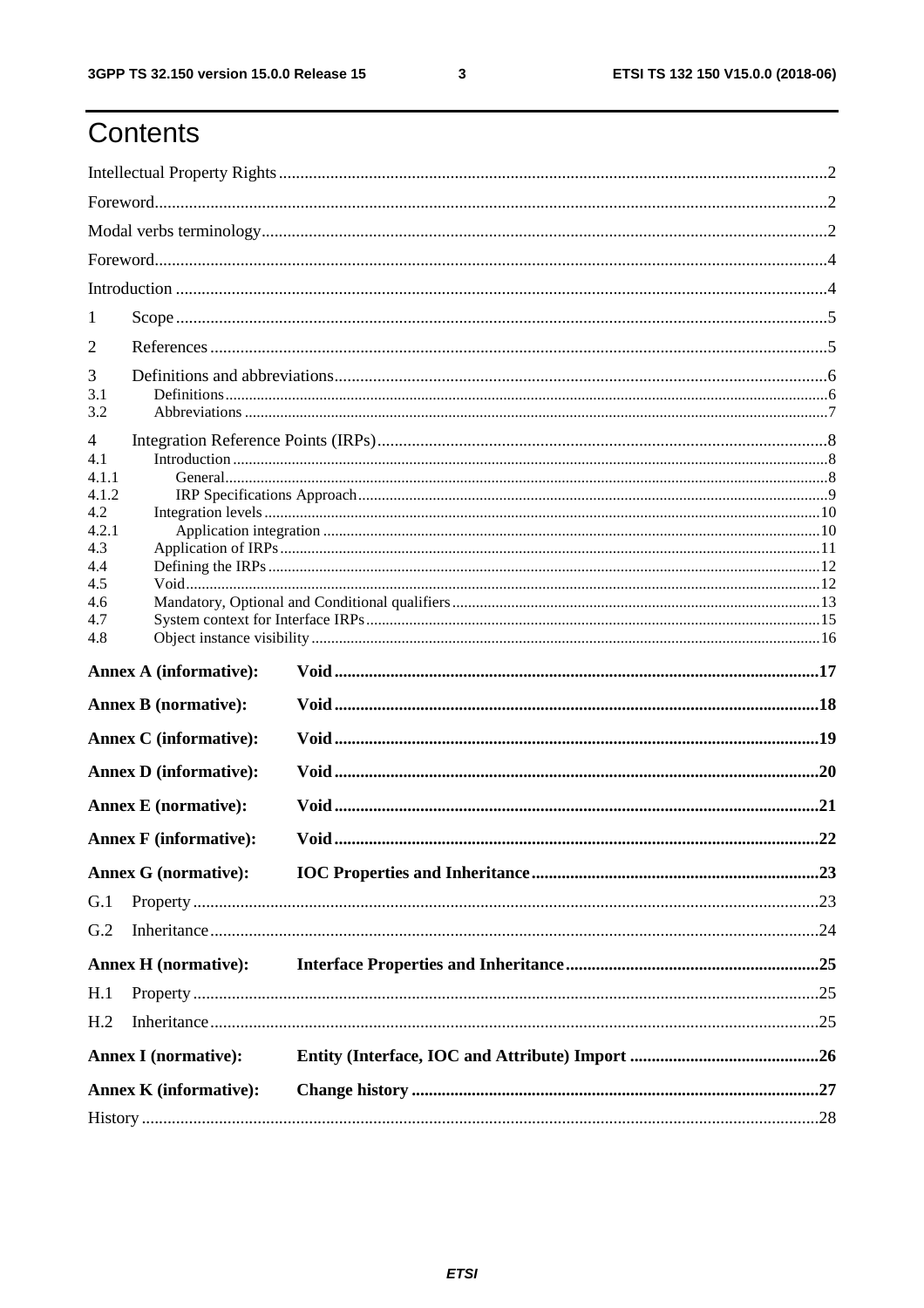### Foreword

This Technical Specification has been produced by the 3rd Generation Partnership Project (3GPP).

The contents of the present document are subject to continuing work within the TSG and may change following formal TSG approval. Should the TSG modify the contents of the present document, it will be re-released by the TSG with an identifying change of release date and an increase in version number as follows:

Version x.y.z

where:

- x the first digit:
	- 1 presented to TSG for information;
	- 2 presented to TSG for approval;
	- 3 or greater indicates TSG approved document under change control.
- y the second digit is incremented for all changes of substance, i.e. technical enhancements, corrections, updates, etc.
- z the third digit is incremented when editorial only changes have been incorporated in the document.

### Introduction

The present document is part of a TS-family covering the 3rd Generation Partnership Project; Technical Specification Group Services and System Aspects; Telecommunication management; as identified below:

#### **TS 32.150: Integration Reference Point (IRP) Concept and definitions.**

- TS 32.153: Integration Reference Point (IRP) technology specific templates.
- TS 32.154: Backward and Forward Compatibility (BFC); Concept and definitions.
- TS 32.155: Telecommunication management; Requirements template.

TS 32.156: Telecommunication management; Fixed Mobile Convergence (FMC) Model Repertoire.

TS 32.157: Telecommunication management; Integration Reference Point (IRP) Information Service (IS) template.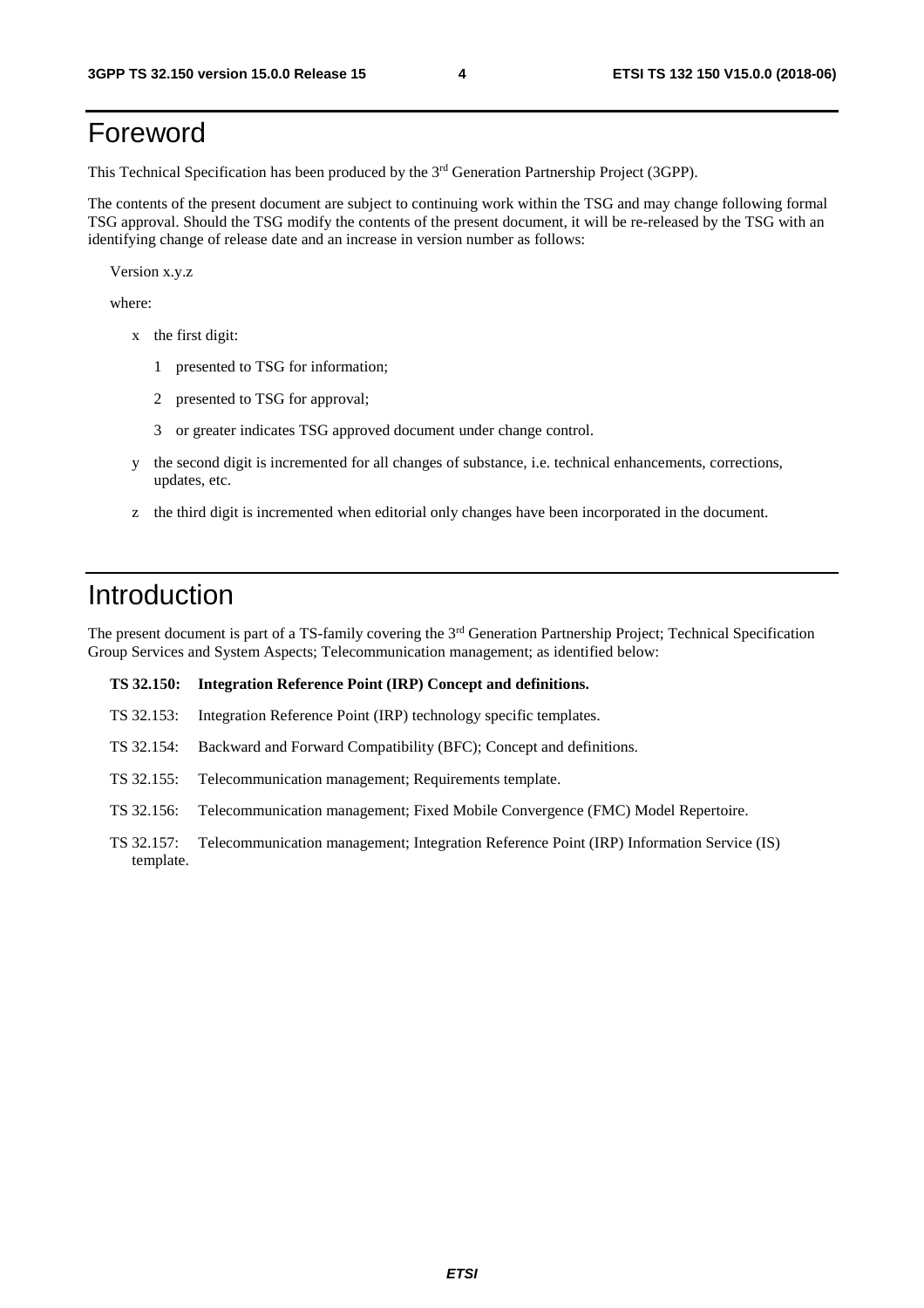### 1 Scope

The present document provides the overall concept for all Integration Reference Point (IRP) specifications. Relevant IRP overview and high-level definitions are already provided in 3GPP TS 32.101 [1] and TS 32.102 [2].

IRP specifications are intended to be applicable to any management interface (see definition of Integration Reference Point in subclause 3.1).

### 2 References

The following documents contain provisions which, through reference in this text, constitute provisions of the present document.

- References are either specific (identified by date of publication, edition number, version number, etc.) or non-specific.
- For a specific reference, subsequent revisions do not apply.
- For a non-specific reference, the latest version applies. In the case of a reference to a 3GPP document (including a GSM document), a non-specific reference implicitly refers to the latest version of that document *in the same Release as the present document*.
- [1] 3GPP TS 32.101: "Telecommunication management; Principles and high level requirements".
- [2] 3GPP TS 32.102: "Telecommunication management; Architecture".
- [3] Void.
- [4] Void.
- [5] ITU-T Recommendation M.3020 (05/2009): "TMN Interface Specification Methodology".
- [6] OMG IDL Style Guide, ab/98-06-03, June 17, 1998.
- [7] 3GPP TS 32.111-2: "Telecommunication management; Fault Management; Part 2: Alarm Integration Reference Point: Information Service (IS)".
- [8] 3GPP TS 32.601: "Telecommunication management; Configuration Management (CM); Basic CM Integration Reference Point (IRP); Requirements".
- [9] 3GPP TS 32.602: "Telecommunication management; Configuration Management (CM); Basic CM Integration Reference Point (IRP): Information Service (IS)".
- [10] 3GPP TS 32.606: "Telecommunication management; Configuration Management (CM); Basic CM Integration Reference Point (IRP); Solution Set (SS) definitions".
- [11] 3GPP TS 28.621: "Telecommunication management; Generic Network Resource Model (NRM) Integration Reference Point (IRP); Requirements".
- [12] 3GPP TS 28.622: "Telecommunication management; Generic Network Resource Model (NRM) Integration Reference Point (IRP) ; Information Service (IS)".
- [13] 3GPP TS 28.623: "Telecommunication management; Generic Network Resource Model (NRM) Integration Reference Point (IRP) ; Solution Set (SS) definitions".
- [14] 3GPP TS 28.624: "Telecommunication management; State Management Data Definition Integration Reference Point (IRP) ; Requirements".
- [15] 3GPP TS 28.625: "Telecommunication management; State Management Data Definition Integration Reference Point (IRP) ; Information Service (IS)".
- [16] 3GPP TS 28.626: "Telecommunication management; State Management Data Definition Integration Reference Point (IRP); Solution Set (SS) definitions".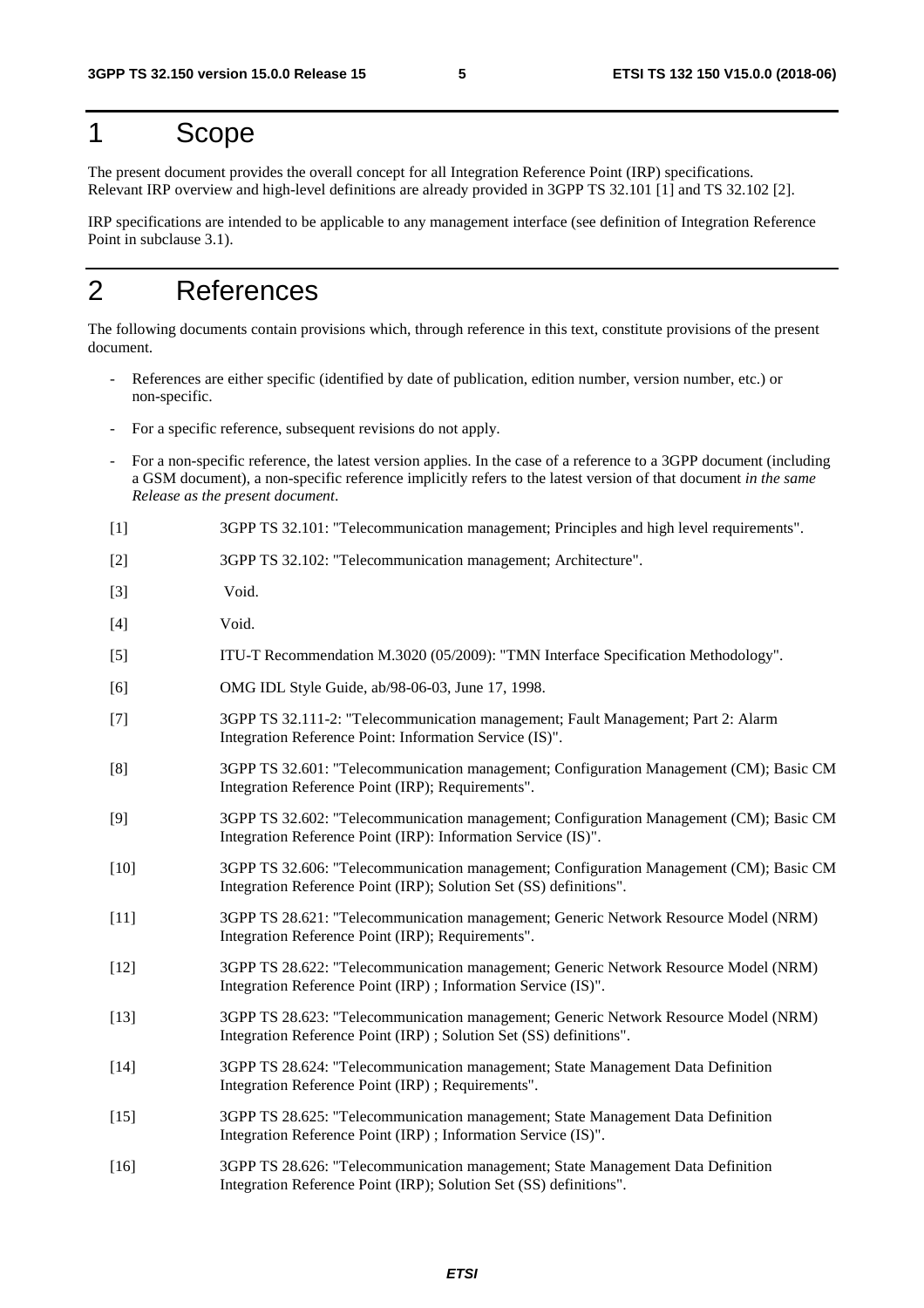- [17] 3GPP TS 32.107: "Fixed Mobile Convergence (FMC) Federated Network Information Model (FNIM) ".
- [18] 3GPP TS 32.156: " Fixed Mobile Convergence (FMC) Model Repertoire".
- [19] 3GPP TS 32.157: " Integration Reference Point (IRP) Information Service (IS) template".
- [20] 3GPP TS 28.620: " Fixed Mobile Convergence (FMC) Federated Network Information Model (FNIM) Umbrella Information Model (UIM) ".

## 3 Definitions and abbreviations

### 3.1 Definitions

For the purposes of the present document, the terms and definitions given in 3GPP TS 32.101 [1], 3GPP TS 32.102 [2], 3GPP TS 32.107 [17], 3GPP TS 32.157 [19], 3GPP TS 28.620 [20] and the following apply:

**Data Definition IRP:** 3GPP publishes IRP specifications relating to commonly used data definitions that can be imported for use by Interface IRP and/or NRM IRP. This term represents all such specifications.

NOTE 1: An example of a Data Definition IRP is the State Management IRP (32.671 [14], 32.672 [15], 32.676  $[16]$ ).

**Information Object Class (IOC):** information that can be passed/used in management interfaces and is modelled using the stereotype "Class" in the UML meta-model. For a formal definition of Information Object Class and its structure of specification**,** see 3GPP TS 32.157[19].

**Integration Reference Point (IRP):** An architectural concept that is described by a set of specifications for definition of a certain aspect of a management interface, comprising a **Requirements** specification, an **Information Service**  specification, and one or more **Solution Set** specifications.

**Interface IRP:** 3GPP publishes a number of IRP specifications each of which is related to a set of operations and notifications for a specific telecom management domain such as alarm management, configuration management, etc. Interface IRPs also contain definitions of SupportIOCs. This term represents all such specifications.

NOTE 2: An example of an Interface IRP is the Basic CM IRP (the set of TSs 32.601 [8], 32.602 [9], 32.606 [10]).

**IRPAgent:** Encapsulation of a well-defined subset of network (element) functions. It interacts with IRPManagers using one or more IRPs. From the IRPManager's perspective, the IRPAgent behaviour is only visible via the IRP(s).

**Information Service (IS):** description of the information related to the entities (either network resources or support objects) to be managed and the way that the information may be managed for a certain functional area (e.g. the Alarm IRP Information Service in the fault management area). Information Services are defined for all IRPs.

**IRPManager:** Modeling of a user of IRPAgent(s) which interacts directly with the IRPAgent(s) using IRP(s). Since the IRPManager represents an IRPAgent user, it gives a clear picture of what the IRPAgent is supposed to do. From the IRPAgent perspective, the IRPManager behaviour is only visible via the IRP.

**Managed Object Class (MOC):** information that can be passed/used in management interfaces in a similar way to IOC.

NOTE 3: See subclause 7.3.4.3 of [5] on Guidelines for definitions of Managed Object.

**Network Resource Model (NRM):** description of Information Object Classes representing the manageable aspects of network resources.

NOTE 4: Examples of network resources are RNC and NodeB.

**NRM IRP:** 3GPP publishes a number of IRP specifications each of which is related to a particular NRM (Network Resource Model) as defined in 3GPP TS 32.101 [1]. NRM IRPs do not define any operations or notifications. This term represents all such specifications.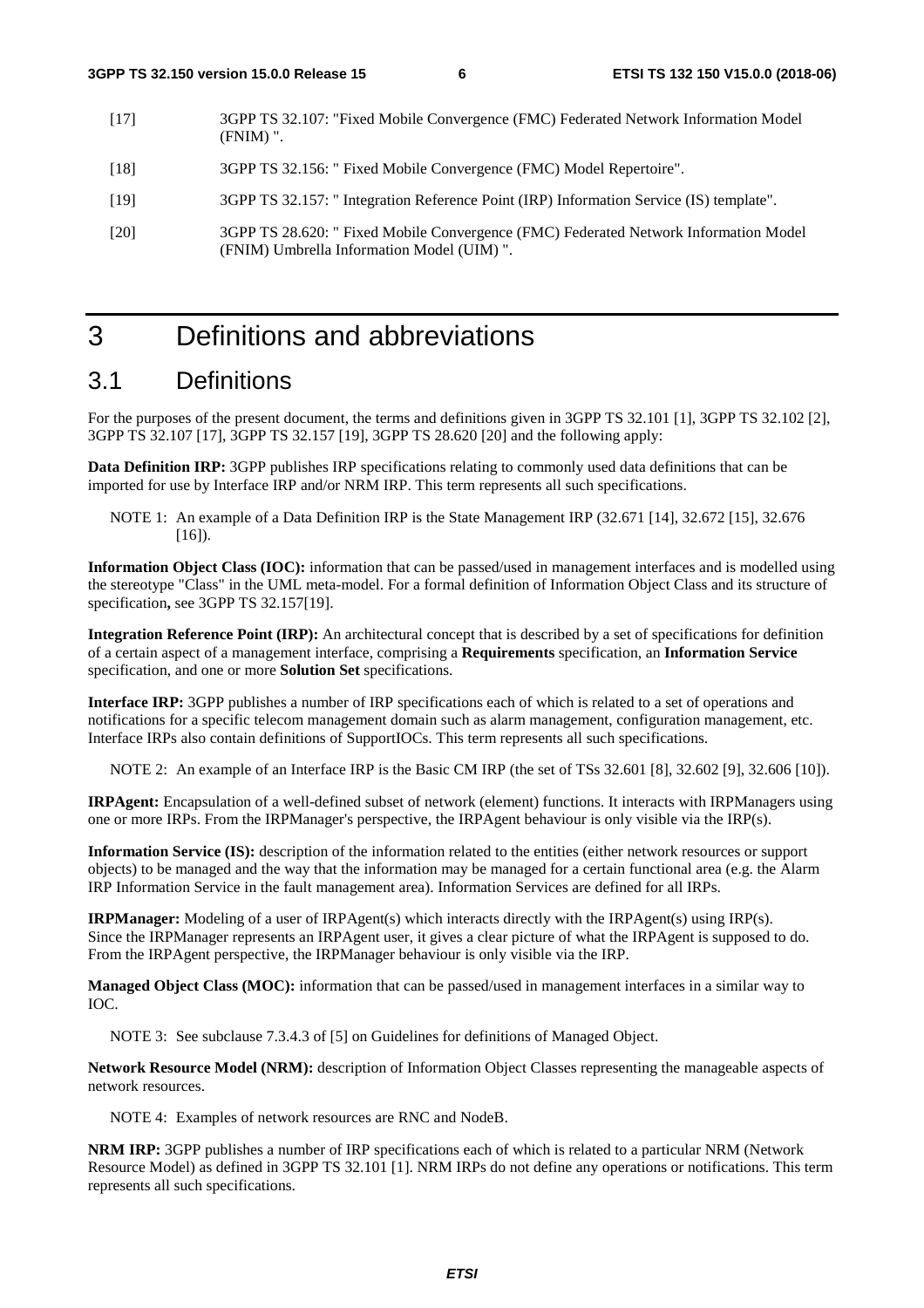NOTE 5: In some NRM IRP titles, for historic reasons, they are named "…network resources IRP").

NOTE 6: An example of an NRM IRP is the Generic NRM IRP (32.621 [11], 32.622 [12], 32.626 [13]).

**Solution Set (SS):** mapping of the IRP Information Service (IS) defined entities (that are technology-agnostic) to technology specific termed entities.

- NOTE7: SS does not contain specification of the entities' semantics which can be found in the corresponding IS.One IS can be mapped to one or several SSs.
- NOTE 8: Examples of an IS defined entity and technology specific termed entity are IOC and MOC respectively.

**SupportIOC:** representation of a particular capability, introduced to model a management service.

- NOTE 9: As an example of SupportIOC, in the Alarm IRP Information Service [59] there are the AlarmInformation and AlarmList IOCs.
- NOTE 10: See Annex F of [18] for information about the difference between IOC and SupportIOC.

**Yyy IRP:** For a specific Interface IRP such as the Basic CM IRP, when the letters Yyy are replaced by the specific key words naming that IRP (in the given example the Yyy is replaced by "Basic CM"), this term represents all specifications that are part of that Interface IRP.

### 3.2 Abbreviations

For the purposes of the present document, the abbreviations given in 3GPP TS 32.101 [1], 3GPP TS 32.102 [2], 3GPP TS 32.157 [19] and the following apply:

| <b>CORBA</b> | Common Object Request Broker Architecture        |
|--------------|--------------------------------------------------|
| EM           | Element Manager                                  |
| <b>GDMO</b>  | Guidelines for the Definition of Managed Objects |
| GUI          | Graphical User Interface                         |
| IDL          | <b>Interface Definition Language</b>             |
| ЮC           | <b>Information Object Class</b>                  |
| <b>IRP</b>   | <b>Integration Reference Point</b>               |
| IS.          | <b>Information Service</b>                       |
| <b>MOC</b>   | <b>Managed Object Class</b>                      |
| NE.          | Network Element                                  |
| NM           | Network Manager                                  |
| <b>NRM</b>   | Network Resource Model                           |
| OMG          | <b>Object Management Group</b>                   |
| <b>ORB</b>   | <b>Object Request Broker</b>                     |
| <b>PSA</b>   | Product Specific Application                     |
| <b>SMP</b>   | <b>System Management Processes</b>               |
| <b>SNM</b>   | Sub-Network Manager                              |
| SS           | <b>Solution Set</b>                              |
| TMF          | TeleManagement Forum                             |
| <b>TOM</b>   | <b>Telecom Operations Map</b>                    |
| UML          | Unified Modelling Language                       |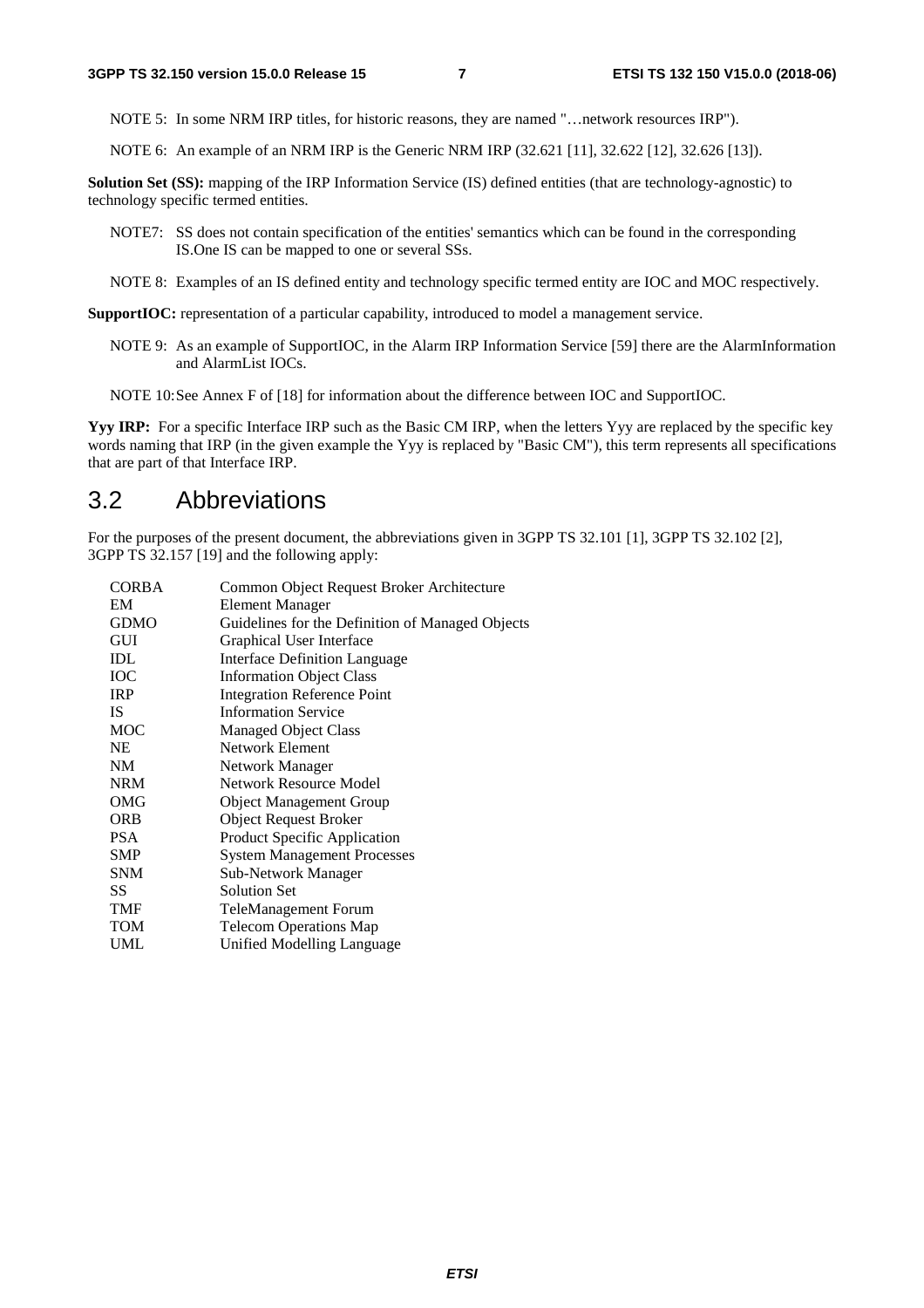# 4 Integration Reference Points (IRPs)

### 4.1 Introduction

For the purpose of management interface development 3GPP has developed an interface concept known as Integration Reference Point (IRP) to promote the wider adoption of standardized management interfaces in telecommunication networks. The IRP concept and associated methodology employs protocol and technology neutral modelling methods as well as protocol specific solution sets to achieve its goals.

### 4.1.1 General

The three cornerstones of the IRP concept are:

- **Top-down, process-driven modelling approach:** The purpose of each IRP is automation of one specific task, related to TMF TOM. This allows taking a "one step at a time" approach with a focus on the most important tasks.
- **Technology-independent modelling:** To create from the requirements an interface technology independent model. This is specified in the IRP Information Service.
- **Standards-based technology-dependent modelling:** To create one or more interface technology dependent models from the technology independent model. This is specified in the IRP Solution Set(s).



**Figure 4.1: IRP components (with example Solution Sets; for definition of valid 3GPP Solution Sets, see Annex C in TS 32.101 [1])**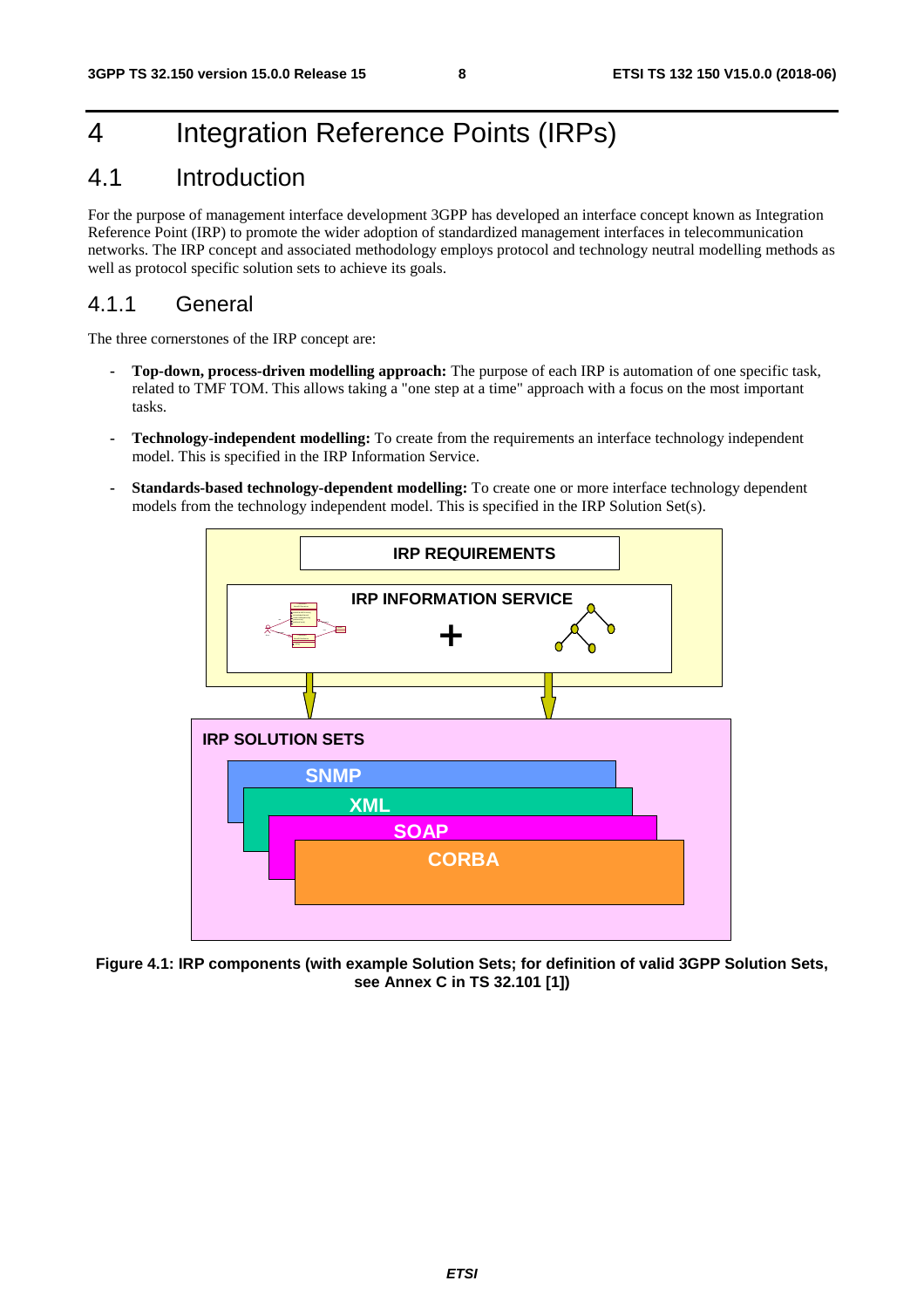### 4.1.2 IRP Specifications Approach

As highlighted in the previous subclause, IRP specifications are specified using a 3-level approach: Requirements, ISlevel and SS-level.

Furthermore, there are three categories of IRP specifications (see formal and more detailed definitions in subclause 3.1):

- Interface IRPs
- NRM IRPs
- Data Definition IRPs.

Each category is partitioned into Requirements, IS-level and SS-level specifications.



**Figure 4.2: The IRP 3-Level Specifications Approach combined with the three IRP categories.** 

#### **Level 1:**

 The "Requirements-level" intends to provide conceptual and use cases definitions for a specific management interface aspect as well as defining subsequent requirements for this IRP.

#### **Level 2:**

The "IS-level" provides the technology independent specification of an IRP.

#### **Level 3:**

 The "SS-level" finally provides the mapping of IS definitions into one or more technology-specific Solution Sets. This concept provides support for multiple interface technologies as applicable on a vendor and/or network type basis and also enables accommodation of future interface technologies - without the need to redefine requirements and IS-level definitions.

#### **Usage of terms:**

 The term IOC and SupportIOC are used in IS-level specification. The term MOC is used in SS-level specifications and it corresponds to IOC or SupportIOC defined in IS-level specification. This term MOC is a term defined by ITU-T M.series Recommendations. See subclause 7.3.4.3 of [5] on Guidelines for definitions of Managed Object, for information.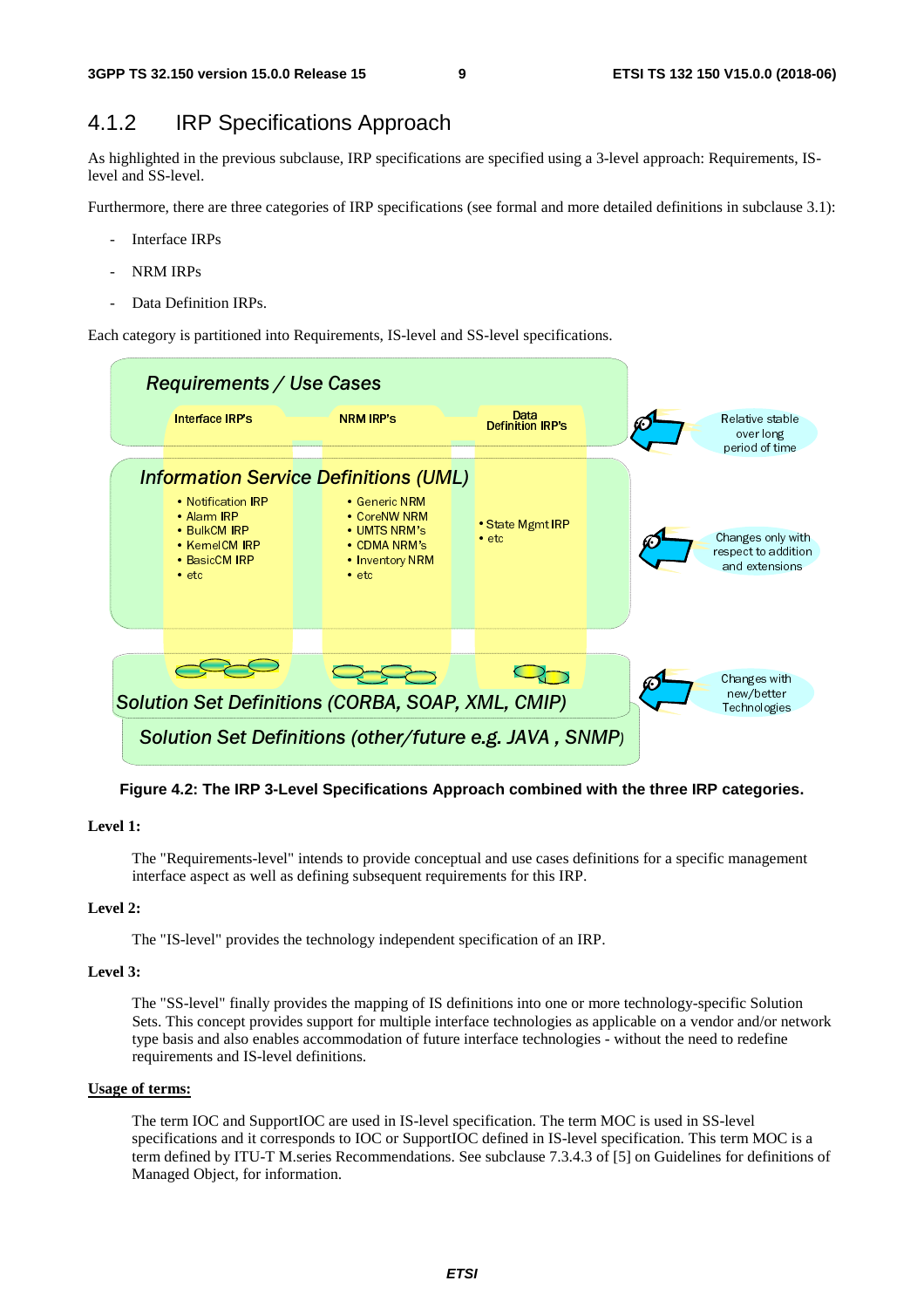### 4.2 Integration levels

Virtually all types of telecom/datacom networks comprise many different technologies purchased from several different vendors. This implies that the corresponding management solution need to be built by integrating product-specific applications from different vendors with a number of generic applications that each provide some aspect of multi-vendor and/or multi-technology support. A complete management solution is thus composed of several independent applications.

The following levels of integration are defined:

- **Screen Integration:** Each application provides its own specific Graphical User Interface (GUI) that need to be accessible from a single, unified screen (a common desktop). A seamless integration between the various GUIs is then required. Screen Integration is not specified in the present document.
- **Application Integration:** Applications need to interwork, on a machine-machine basis, in order to automate various end-to-end processes of a communication provider.

### 4.2.1 Application integration

Interfaces related to application integration can be divided in the following three categories:

- **1) High-level generic interfaces:** between generic applications on the network and service management layers. The same approach and concepts apply for these as the next category.
- **2) High-level (technology-independent to the extent possible) interfaces:** between product-specific and generic applications are needed in order to automate and streamline frequently occurring tasks applicable to several types of network elements. A top-down approach shall be taken when defining these interfaces, where the main input is:
	- a) business processes of a communication provider; and
	- b) the types of generic applications that are used to implement the process support.
- **3) Detailed (product-specific) interfaces:** between product-specific applications and the corresponding network elements are of course also needed. These interfaces are defined using the traditional bottom-up approach, where the actual network infrastructure is modelled. This is the traditional TMN approach to element management. The management information in these interfaces is not further discussed in the present document, as it is internal to a specific development organization and does not need to be open. In fact, by publishing the management information in these interfaces, too much of the internal design may be revealed and it may become impossible to later enhance the systems that are using the interfaces. The management services (operations and notifications) and protocol shall however be open and standardized as long as they are independent of the NRM describing the managed NEs/NRs.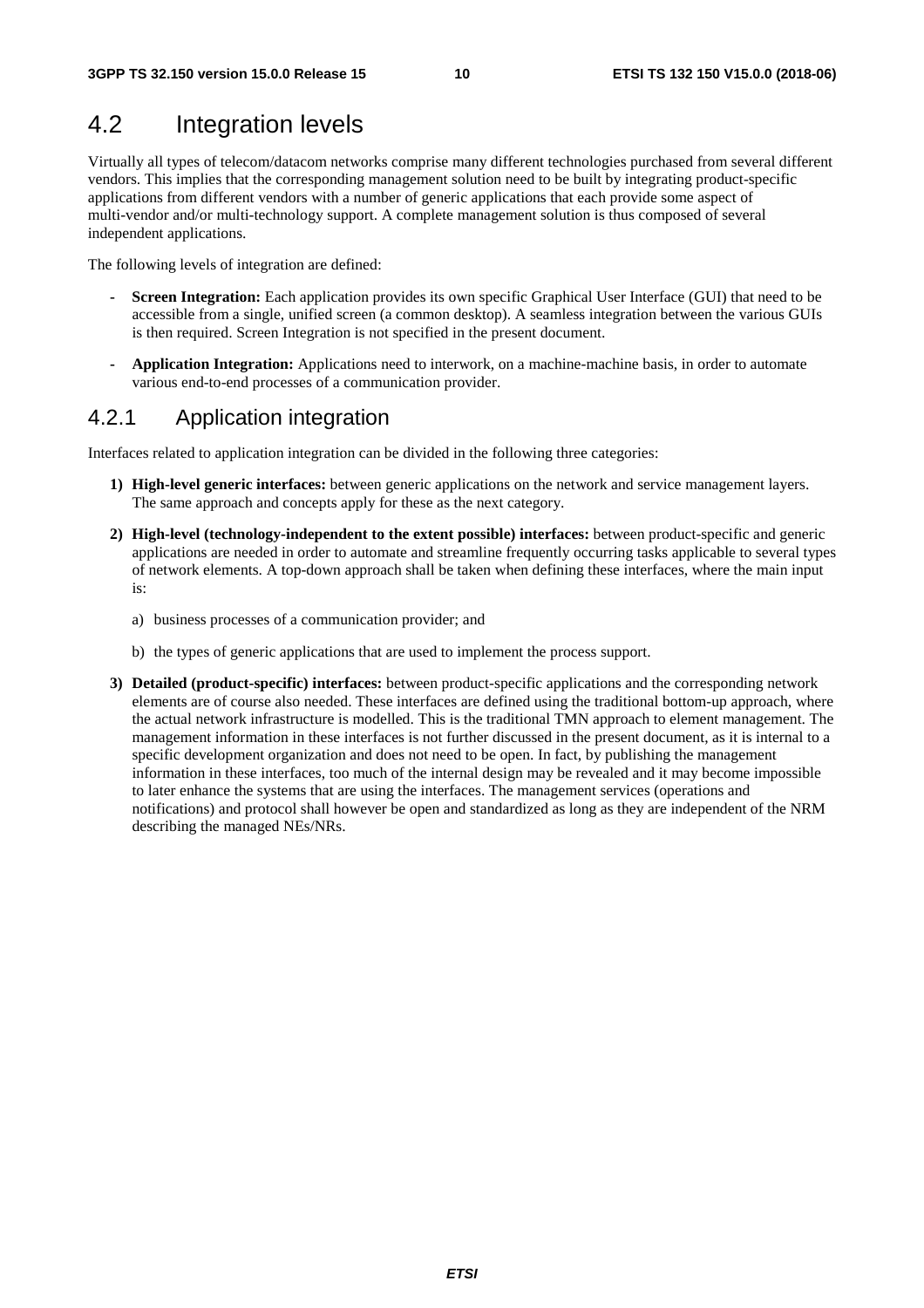### 4.3 Application of IRPs

When providing integrated management solutions for multi-vendor networks, there is a strong requirement that the NEs and the management solutions that go together with them are systems integratable.

It should be noted that these IRPs could be provided by an IRPAgent on any management interface.

These IRPs are introduced to ensure interoperability, for example between Product-Specific Applications (PSA) and the Network and System Management Processes (SMP) of the Network Manager (NM) - see figure 4.3 from TS 32.101 [1]. These IRPs are considered to cover the most basic needs of task automation.



**Figure 4.3: Examples of IRPs for application integration** 

Taking one of the above mentioned IRPs as an example, the Network and System Management Processes have similar need to receive notifications from various PSAs. The corresponding service is formalized as a *Notification IRP*. It specifies: firstly, an interface through which subscriptions to different types of notifications can be set-up (or cancelled), and secondly, common attributes for all notifications.

Further, applying a common *Name Convention for Managed Objects* is useful for co-operating applications that require identical interpretation of names assigned to network resources under management.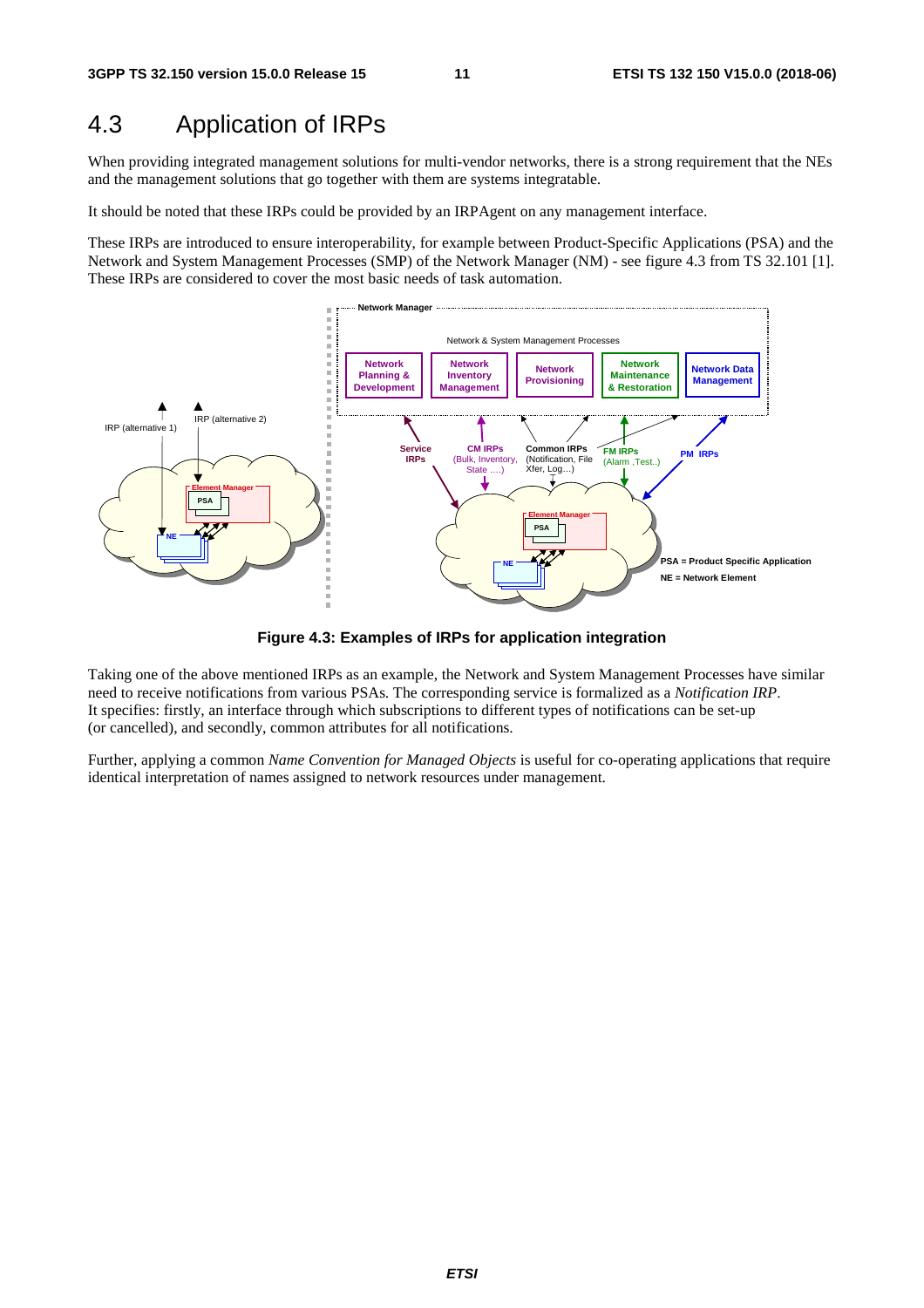### 4.4 Defining the IRPs

It is important to accommodate more than one specific technology, as the technologies will change over time. Applications need to be future-proof. One fundamental principle for achieving this is to clearly separate the semantics of information definition from the protocols definitions (accessing the information) for the external interfaces.

The framework being used to define IRPs allows the implementation of user requirements for each management capability (e.g. configuration management), by modelling the information related to the resources to be managed and the way that the information may be accessed and manipulated. Such modelling is done in a way that is independent of the technology and distribution used in the implementation of a management system.

The IRP methodology uses the following steps:

- a) Capture the management requirements.
- b) Specify the semantics of the information to describe the system. Trace back to item (a).
- c) Specify the semantics of the interactions between the management system and its clients. Trace back to item (a).
- d) Specify the syntaxes of the information and interactions identified in (b) and (c). The specification is technology dependent. Trace back to items (b) and (c).

Figure 4.4 shows an example of how an IRP can be structured (the Alarm IRP).



#### **Figure 4.4: Example of an IRP (Alarm IRP)**

4.5 Void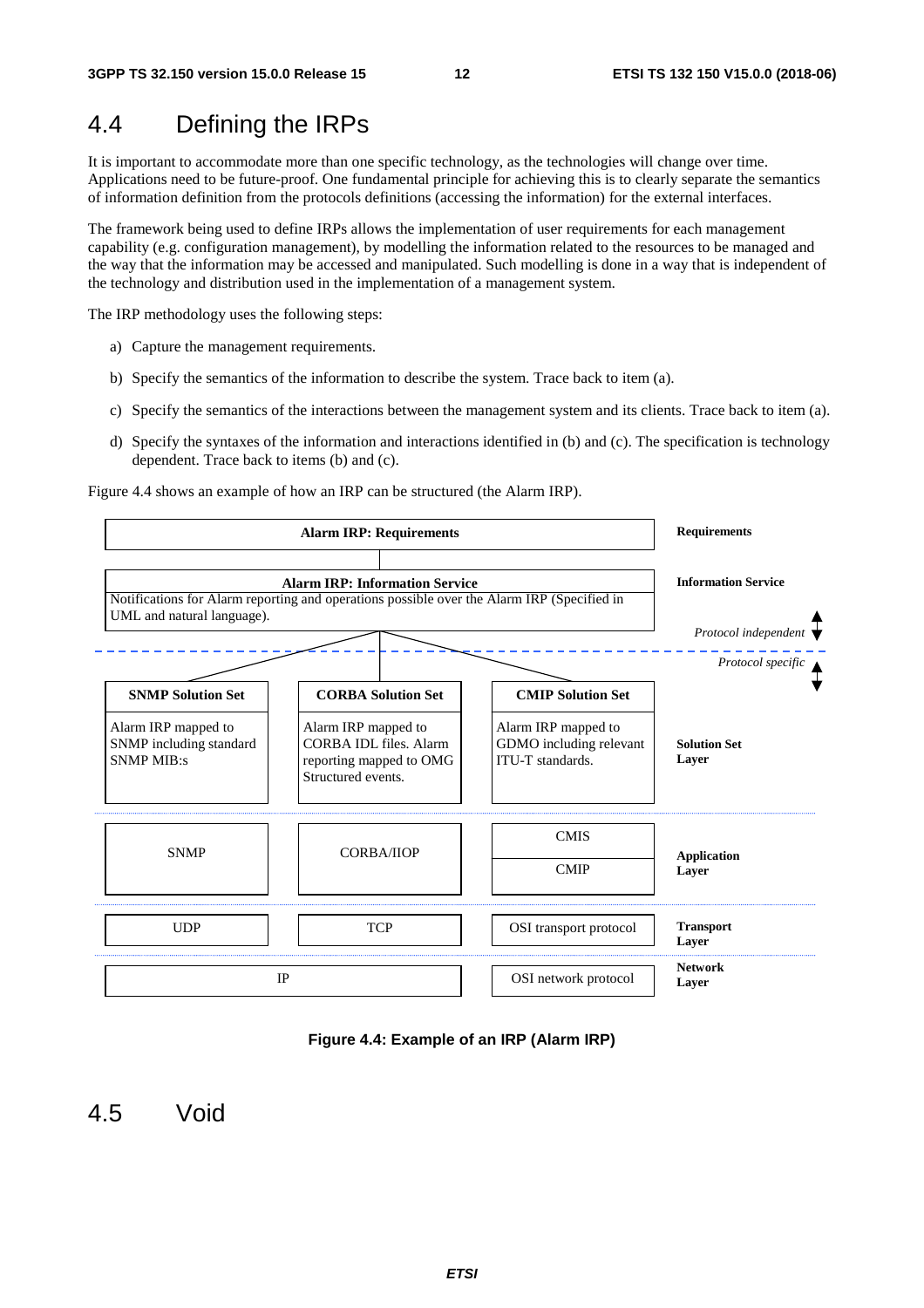### 4.6 Mandatory, Optional and Conditional qualifiers

Note: Void.

This subclause defines a number of terms used to qualify the relationship between the Information Service, the Solution Sets and their impact on the IRP implementations. The qualifiers defined in this clause are used to qualify IRPAgent behaviour only. This is considered sufficient for the specification of the IRPs.

Additional qualifier definitions are specified in 3GPP TS 32.156 "Model Repertoire" [18].

IS specifications define IOC attributes, interfaces, operations, notifications, operation parameters and notification parameters. They can have the following support/read/write qualifiers: M, O, CM, CO, C.

Definition of qualifier M (Mandatory):

- Used for items that shall be supported.

Definition of qualifier O (Optional):

- Used for items which may or may not be supported.

Definition of qualifier CM (Conditional-Mandatory):

- Used for items that are mandatory under certain conditions, specifically:
	- All items having the support qualifier CM shall have a corresponding constraint defined in the IS specification. If the specified constraint is met then the items shall be supported. Definition of qualifier CO (Conditional-Optional):
- Used for items that are optional under certain conditions, specifically:
	- All items having the support qualifier CO shall have a corresponding constraint defined in the IS specification. If the specified constraint is met, then the items may be supported.

Definition of qualifier C (SS-Conditional):

Used for items that are only applicable for certain but not all Solutions Sets (SSs).

SS specifications define the SS-equivalents of the IS-defined IOC attributes, operations, notifications, operation parameters and notification parameters. These SS-equivalents can have the following support/read/write qualifiers: M, O, CM and CO.

The mapping of the qualifiers of IS-defined constructs to the qualifiers of the corresponding SS-constructs is defined as follows:

- For qualifier M, O, CM and CO, each IS-defined item (operation and notification, input and output parameter of operations, input parameter of notifications, information relationship and information attribute) shall be mapped to its equivalent(s) in all SSs. Mapped equivalent(s) shall have the same qualifier as the IS-defined qualifier.
- For qualifier C, each IS-defined item shall be mapped to its equivalent(s) in at least one SS. Mapped equivalent(s) can have support qualifier M or O.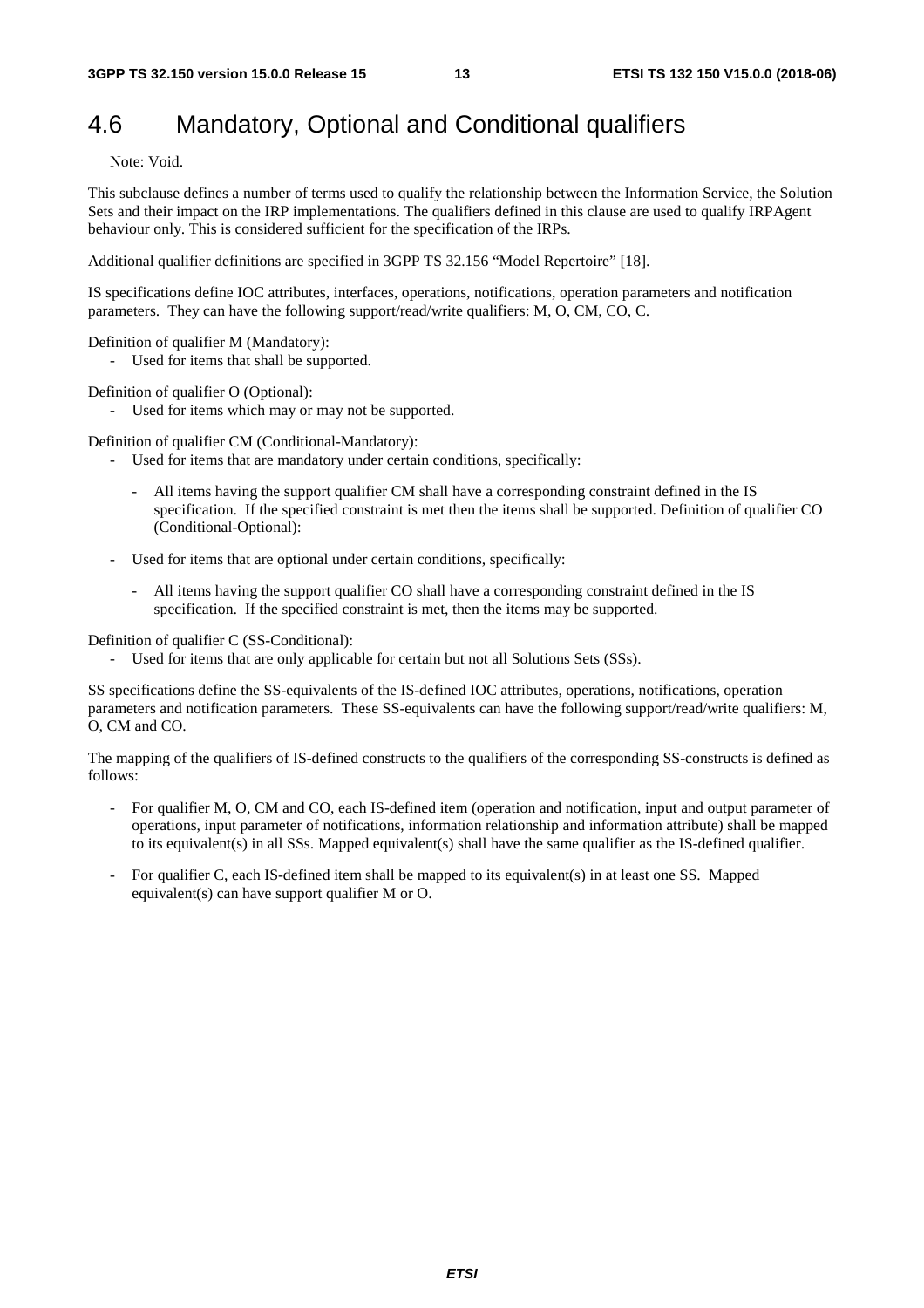Table 4.6 defines the semantics of qualifiers of the Interface IRP SS equivalents, in terms of support from the IRPAgent perspective.

| <b>Mapped SS</b><br><b>Equivalent</b>                                                                                                | <b>Mandatory</b>                                                      | <b>Optional</b>                                                                                                                                                                                                                                                                                                                                                                            | <b>Conditional-Mandatory</b><br>(CM)                                                                                                      | <b>Conditional-Optional (CO)</b>                                                                                                                                                       |
|--------------------------------------------------------------------------------------------------------------------------------------|-----------------------------------------------------------------------|--------------------------------------------------------------------------------------------------------------------------------------------------------------------------------------------------------------------------------------------------------------------------------------------------------------------------------------------------------------------------------------------|-------------------------------------------------------------------------------------------------------------------------------------------|----------------------------------------------------------------------------------------------------------------------------------------------------------------------------------------|
| Mapped<br>notification<br>equivalent                                                                                                 | The IRPAgent<br>shall generate the<br>notification.                   | The IRPAgent may or may not generate it.                                                                                                                                                                                                                                                                                                                                                   | The IRPAgent shall generate<br>this notification if the<br>constraint described in the IS<br>for this item is satisfied.                  | The IRPAgent may choose whether<br>or not to generate it. If the<br>IRPAgent chooses to generate it,<br>the constraint described in the IS for<br>this notification must be satisfied. |
| Mapped<br>operation<br>equivalent                                                                                                    | The IRPAgent<br>shall support it.                                     | The IRPAgent may or may not support this operation. If the<br>IRPAgent does not support this operation, the IRPAgent shall<br>reject the operation invocation with a reason indicating that the<br>IRPAgent does not support this operation. The rejection, together<br>with a reason, shall be returned to the IRPManager.                                                                | The IRPAgent shall support<br>this operation if the constraint<br>described in the IS for this<br>item is satisfied.                      | The IRPAgent may support this<br>operation if the constraint described<br>in the IS for this item is satisfied.                                                                        |
| Input parameter<br>of the mapped<br>loperation<br>equivalent                                                                         | The IRPAgent<br>shall accept and<br>behave according<br>to its value. | The IRPAgent may or may not support this input parameter. If the<br>IRPAgent does not support this input parameter and if it carries<br>meaning (i.e. it does not carry no-information semantics), the<br>IRPAgent shall reject the invocation with a reason (that it does not<br>support the parameter). The rejection, together with the reason,<br>shall be returned to the IRPManager. | The IRPAgent shall accept<br>and behave according to its<br>value if the constraint<br>described in the IS for this<br>item is satisfied. | The IRPAgent may accept and<br>behave according to its value if the<br>constraint described in the IS for this<br>item is satisfied.                                                   |
| Input parameter<br>of mapped<br>notification<br>equivalent<br><b>AND</b><br>output parameter<br>of mapped<br>operation<br>equivalent | The IRPAgent<br>shall supply this<br>parameter.                       | The IRPAgent may supply this parameter.                                                                                                                                                                                                                                                                                                                                                    | The IRPAgent shall supply<br>this parameter if the<br>constraint described in the IS<br>for this item is satisfied.                       | The IRPAgent may supply this<br>parameter if the constraint described<br>in the IS for this item is satisfied.                                                                         |
| Mapped IOC<br>attribute<br>equivalent                                                                                                | The IRPAgent<br>shall support it.                                     | The IRPAgent may support it.                                                                                                                                                                                                                                                                                                                                                               | The IRPAgent shall support<br>this attribute if the constraint<br>described in the IS for this<br>item is satisfied.                      | The IRPAgent may support this<br>attribute if the constraint described<br>in the IS for this item is satisfied.                                                                        |

### **Table 4.6: Semantics for Mandatory, Optional and Conditional qualifiers used in Solution Sets**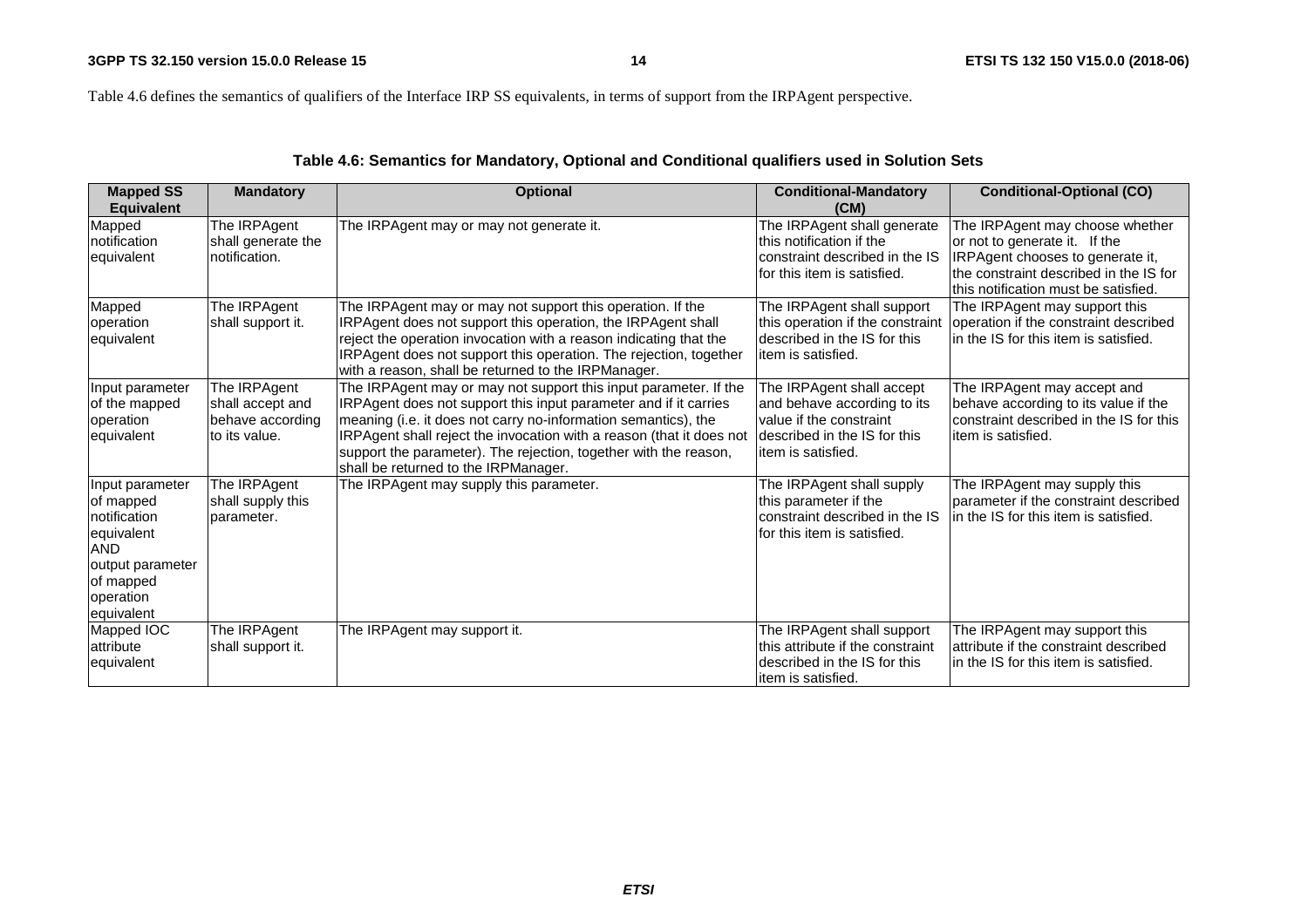### 4.7 System context for Interface IRPs

Every Interface IRP on a management interface (e.g. Alarm IRP, Notification IRP, Basic CM IRP, Bulk CM IRP) is subject to a System Context as described in this subclause (also consistent with 3GPP TS 32.102 [2] clause 8).

Figure 4.7.1 and 4.7.2 identify system contexts of the Interface IRP in terms of its implementation, called IRPAgent, and the user of the IRPAgent, called IRPManager.

Each IRPAgent implements and supports one or more IRPs. The set of IRPs that is related to each Interface IRP is defined by the System Context subclause in each individual Interface IRP IS specification, e.g. subclause 4.2 in the Alarm IRP IS [7].

An NE can be managed via System Context A or B. The criterion for choosing System Context A or B to manage a particular NE is implementation dependent. An IRPAgent shall support one of the two System Contexts. By observing the interaction across the management interface, an IRPManager cannot deduce if the EM and NE are integrated in a single system or if they run in separate systems.



**Figure 4.7.1: System Context A** 



**Figure 4.7.2: System Context B** 

An entity can play the consumer role for some operations/notifications and the producer role for other operations/notifications of the same Interface IRP. A diagram shall contain the direction of the operations and notifications per operation and notification.

Examples of when the entities can play the role of both consumer and producer are depicted in Figures 4.7.3.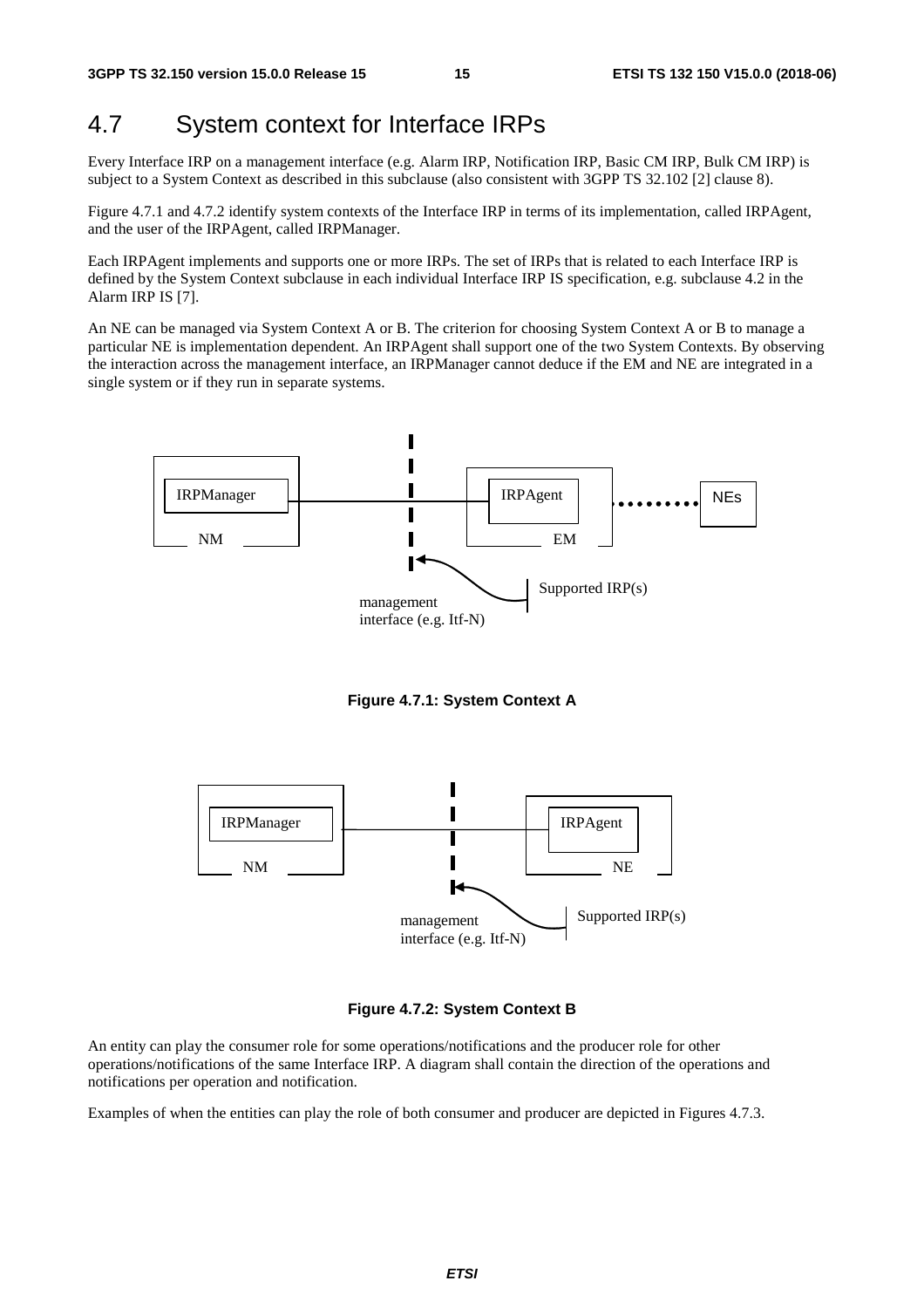

**Figure 4.7.3: Example for entities that can have several roles** 

### 4.8 Object instance visibility

Via the management interface, IRPAgent provides IRPManager visibility of the various object instances, i.e. the information captured by various IOC instances can be passed between IRPManager and IRPAgent. See Annex F of [18].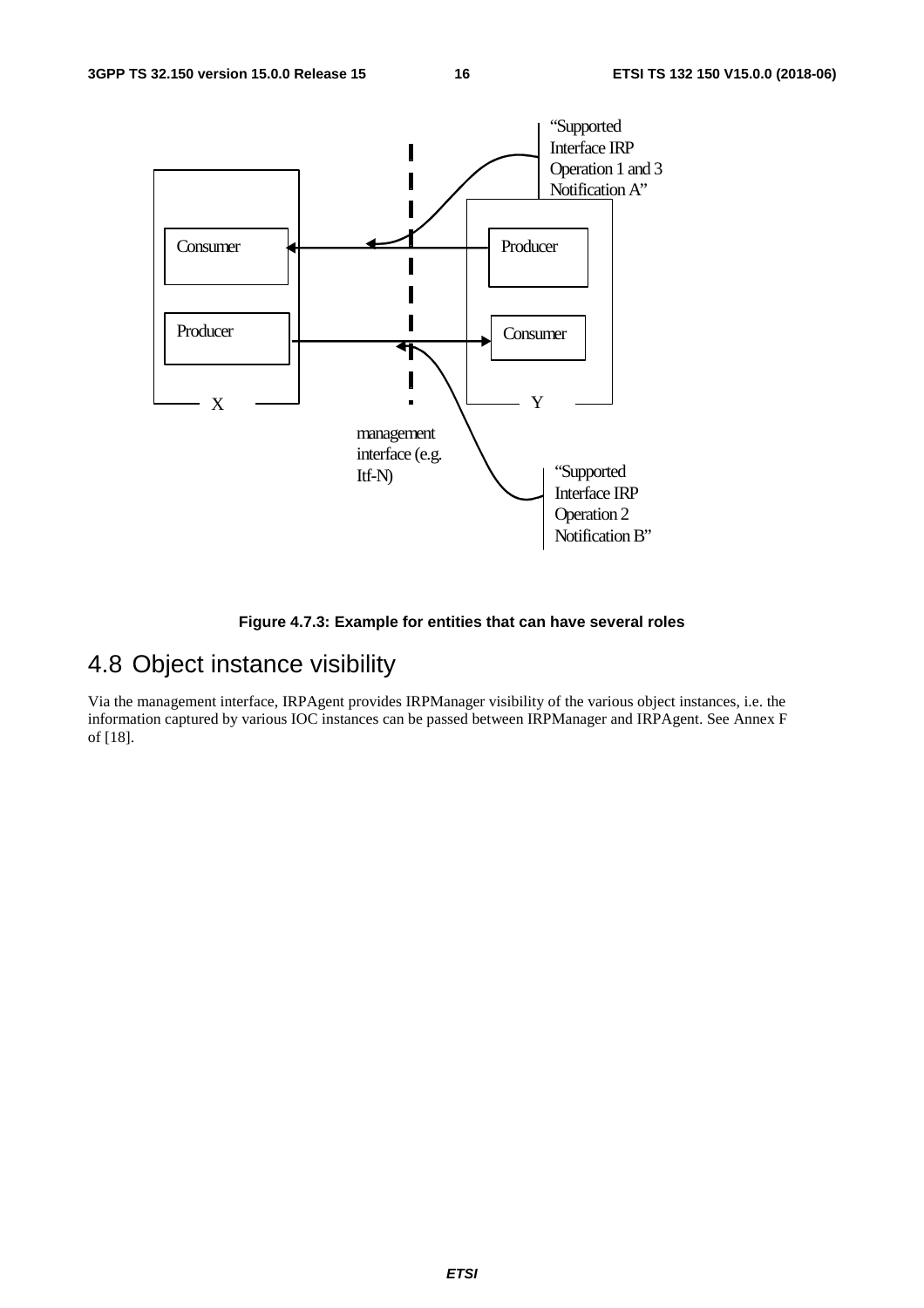Annex A (informative): Void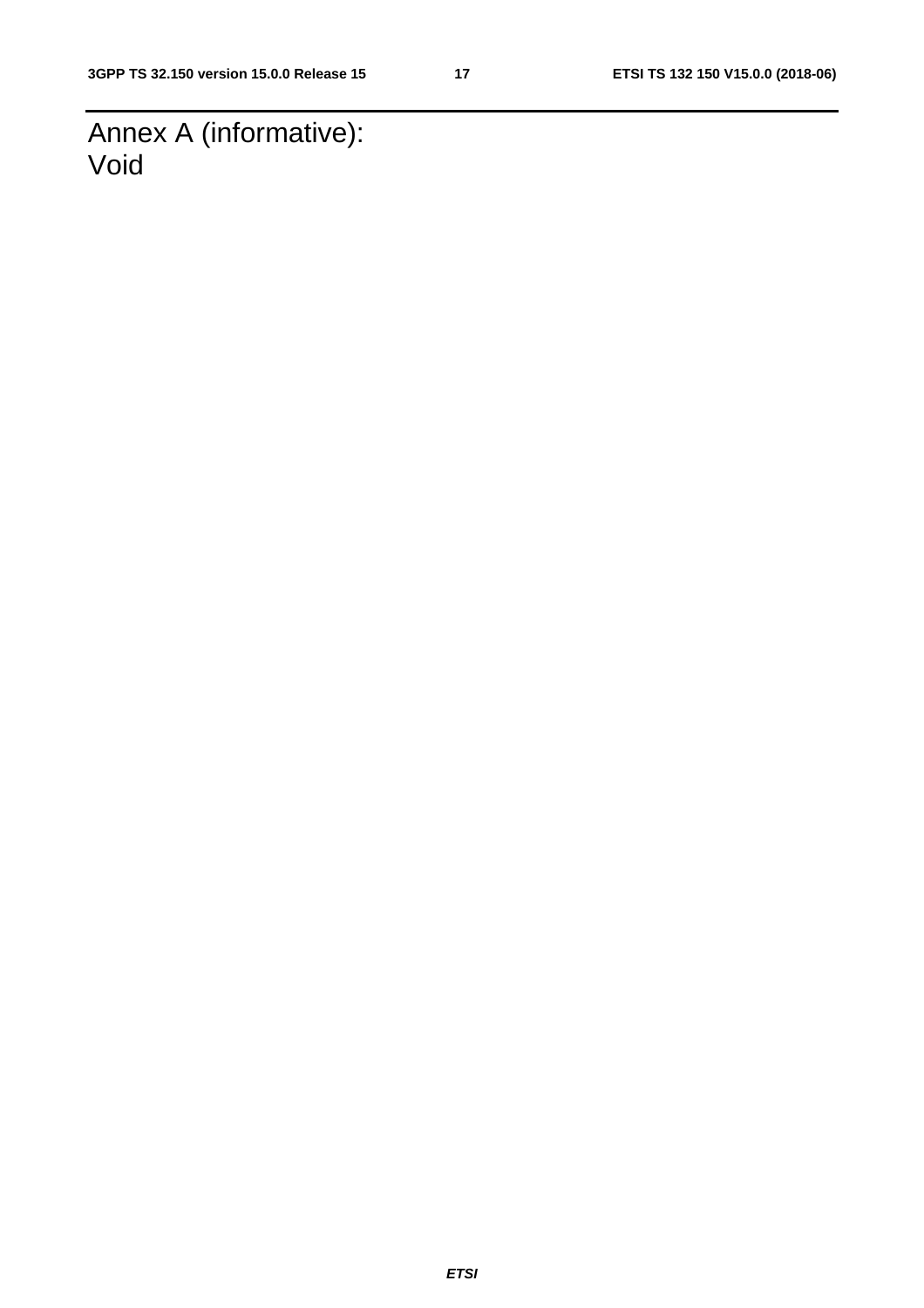Annex B (normative): Void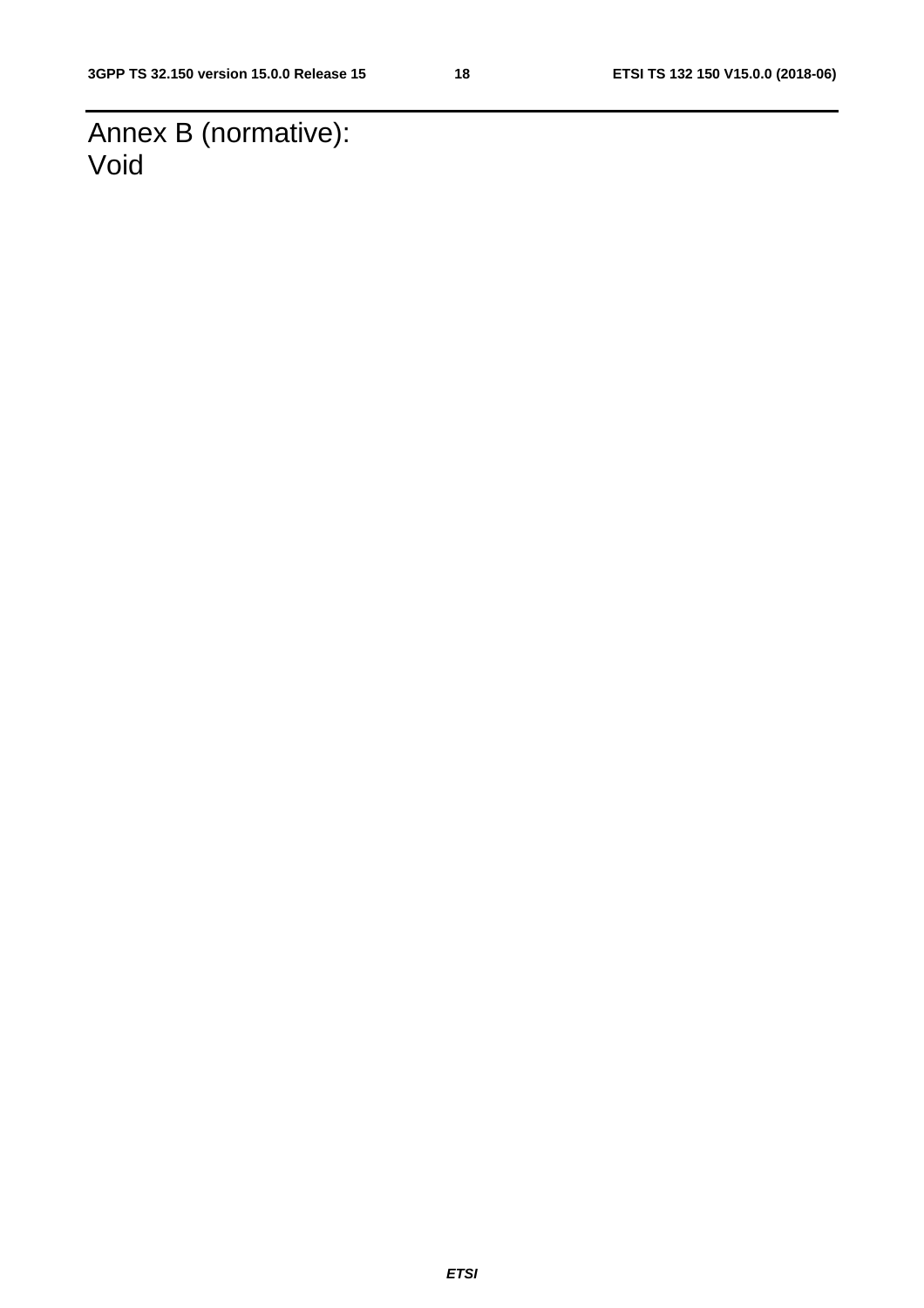Annex C (informative): Void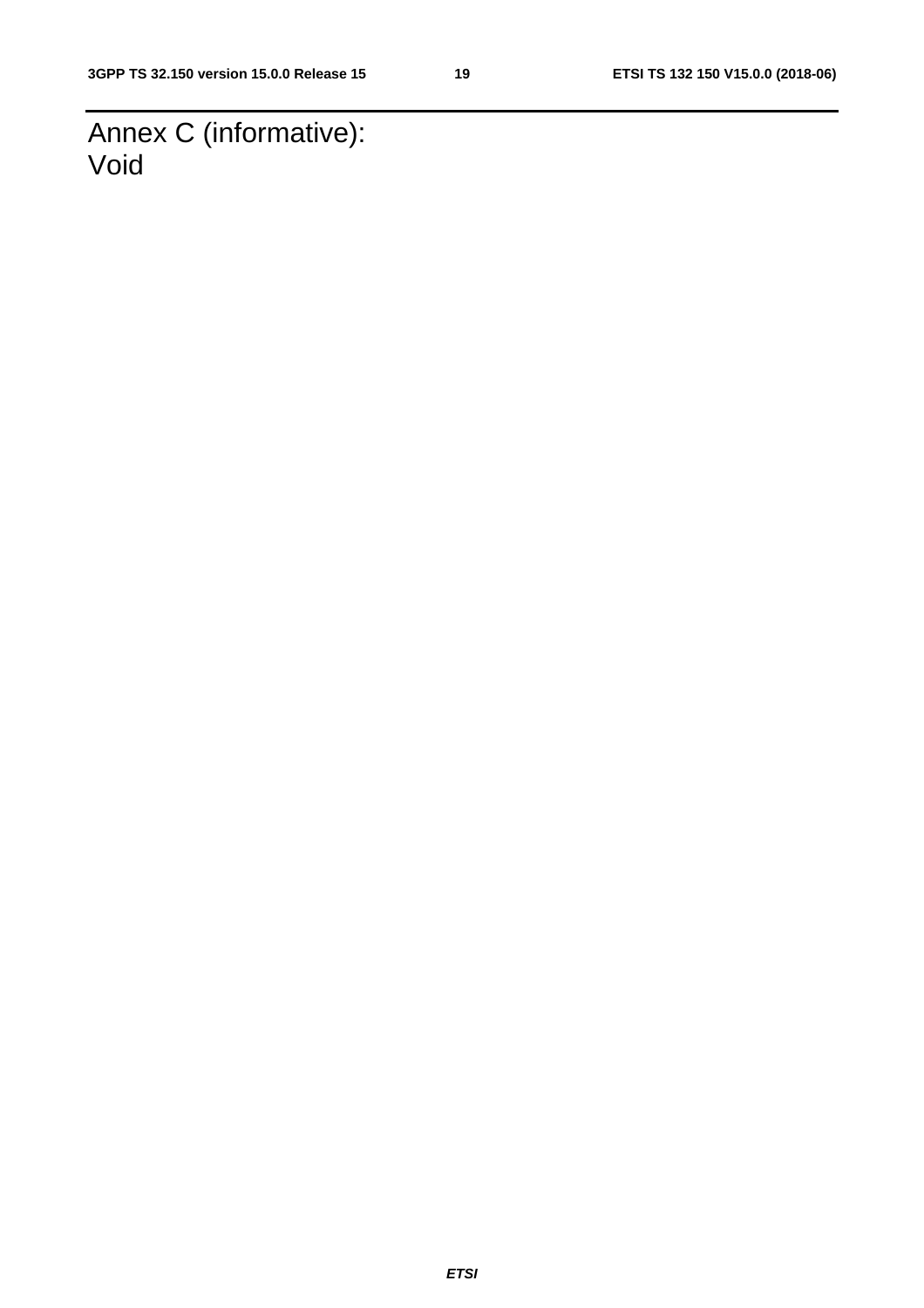Annex D (informative): Void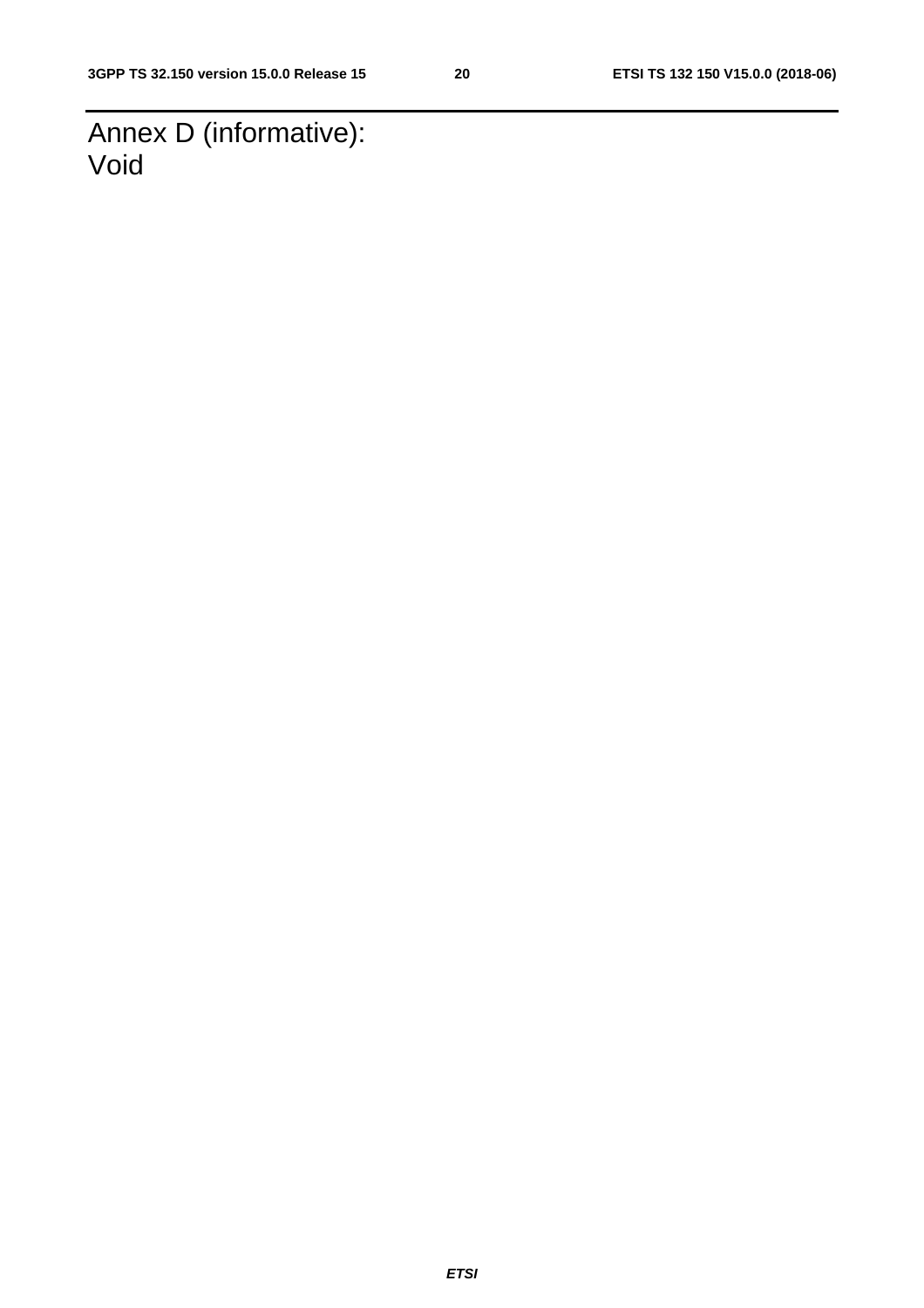Annex E (normative): Void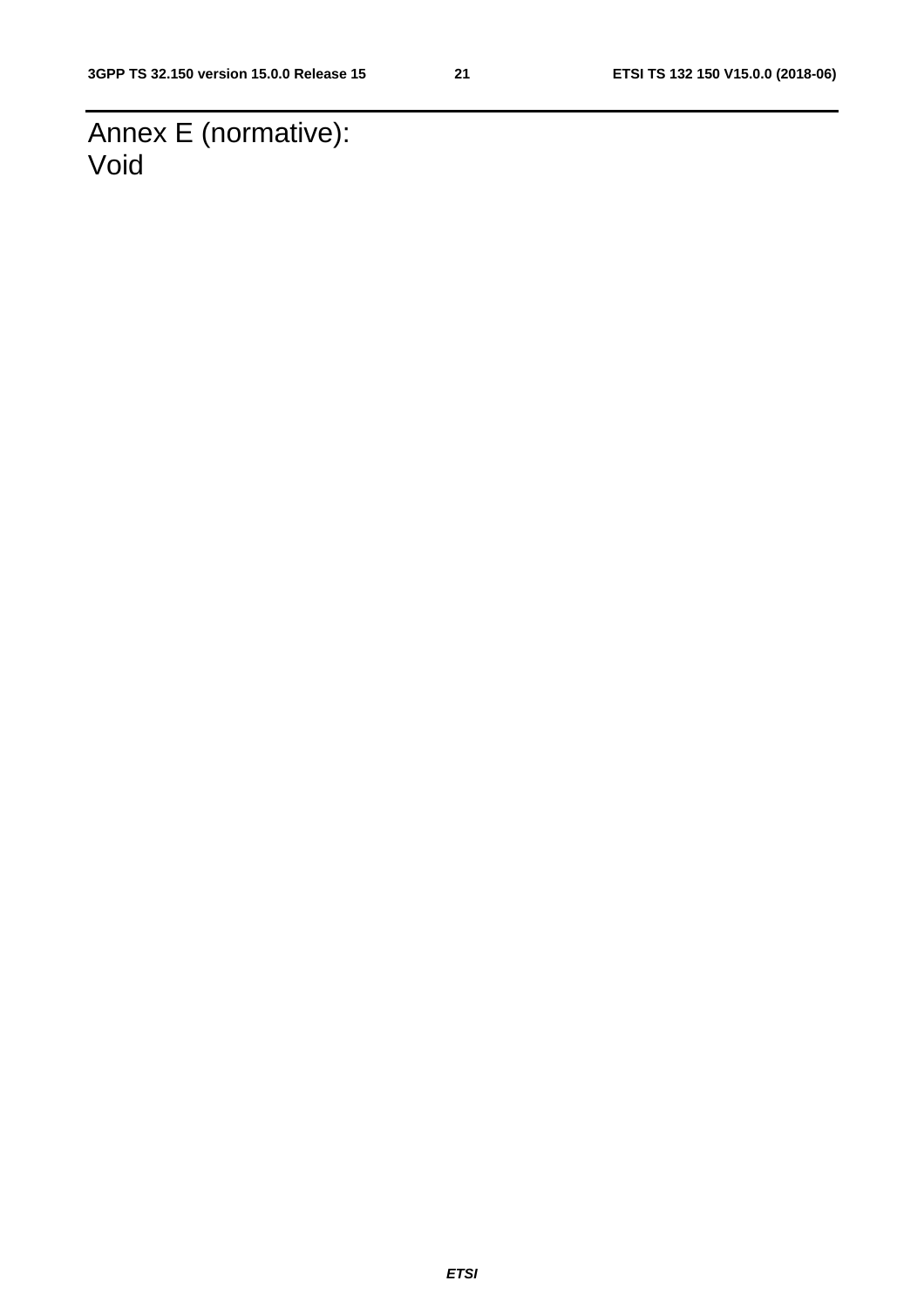Annex F (informative): Void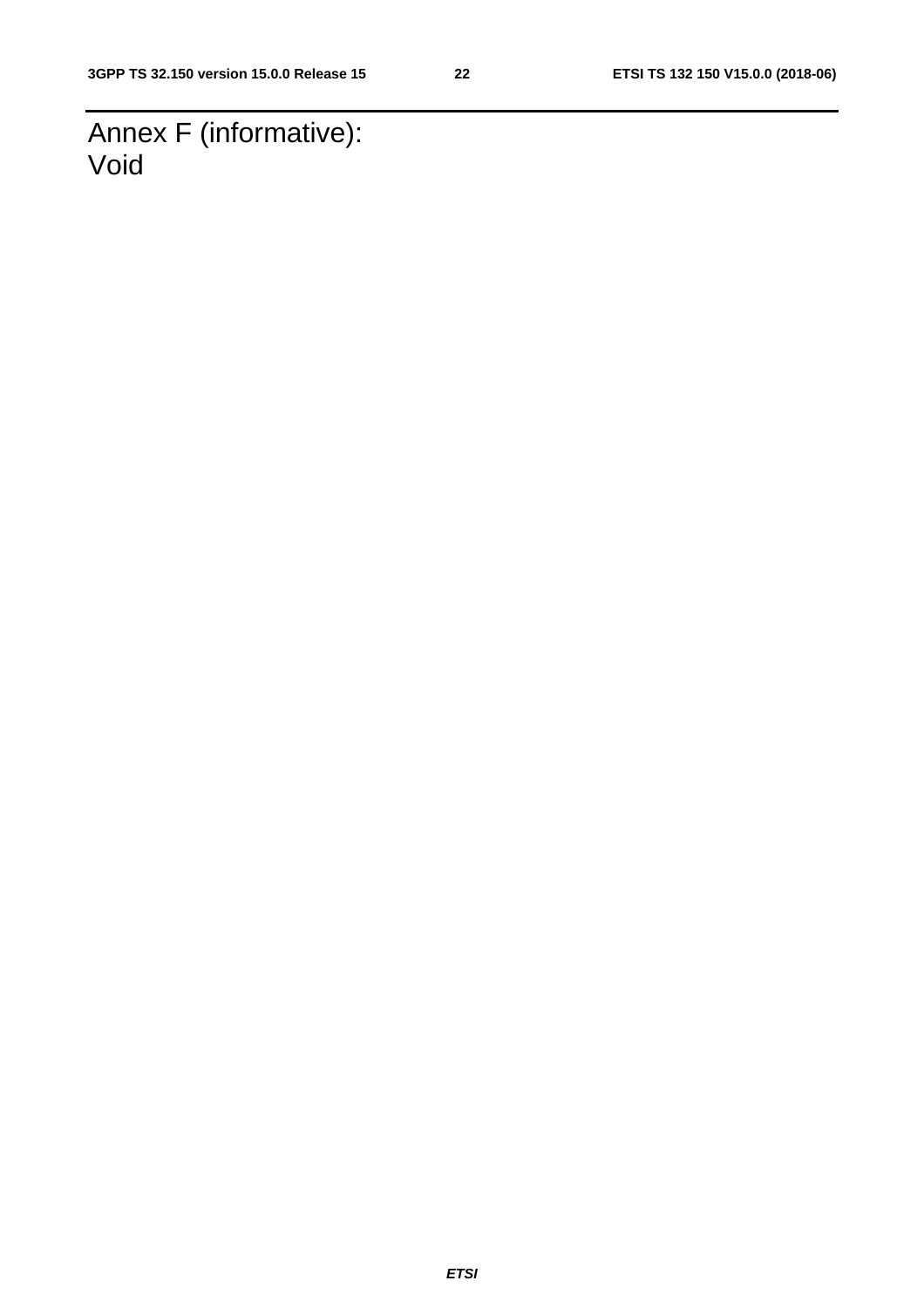# Annex G (normative): IOC Properties and Inheritance

## G.1 Property

The properties of an IOC (including SupportIOC) are specified in terms of the following:

- a) An IOC attribute(s) including its semantics and syntax, its legal value ranges and support qualifications. The IOC attributes are not restricted to Configuration Management but also include those related to, for example, 1) Performance Management (i.e., measurement types), 2) Trace Management and 3) Accounting Management.
- b) The non-attribute-specific behaviour associated with an IOC (see Note 1).
- NOTE 1: As an example, the Link between MscServerFunction and CsMgwFunction is optional. It is mandatory if the MscServerFunction instance belongs to one ManagedElement instance while the CsMgwFunction instance belongs to another ManagedElement instance. This Link behaviour is a non-attribute-specific behaviour. It is expected that this behaviour, like others, will be inherited.
- c) An IOC relationship(s) with another IOC(s).
- d) An IOC notification type(s) and their qualifications.
- e) An IOC's relation with its parents (see Note 2). There are three mutually exclusive cases:
	- 1) The IOC can have any parent. In UML diagram, the class has a parent Any.
	- 2) The IOC is abstract and all of the possible parent(s) have been designated and whether subclass IOCs can be designated as a root IOC. In UML diagram, the class has zero or more possible parents of specific classes (except Any).
	- 3) The IOC is concrete and all of the possible parent(s) have been designated and whether the IOC can be designated as a root IOC. In UML diagram, the class has one or more possible parents of specific classes (except Any.)

An IOC instance is either a root IOC or it has one and only one parent. Only 3GPP SA5 may designate an IOC class as a potential root IOC. Currently, only SubNetwork, ManagedElement or MeContext IOCs can be root  $IOCs$ 

NOTE 2: The parent and child relation in this clause is the parent name-containing the child relation.

- f) An IOC's relation with its children. There are three mutually exclusive cases:
	- 1) An IOC shall not have any children (name-containment relation) IOCs. In UML diagram, the class has no child.
	- 2) An IOC can have children IOC(s). The maximum number of instances per children IOC (including their subclasses) can be specified. An IOC may designate that vendor specific objects are not allowed as children IOCs. In UML diagram, the class has a child Any.
	- 3) An IOC can only have the specific children IOC(s) (or their subclasses). The maximum number of instances per children IOC (including their subclasses) can be specified. An IOC may designate that vendor specific objects are not allowed as children IOCs. In UML diagram, the class has one or more children of specific classes (except Any).
- g) Whether An IOC can be instantiated or not (i.e., whether An IOC is an abstract IOC).
- h) An attribute for naming purpose.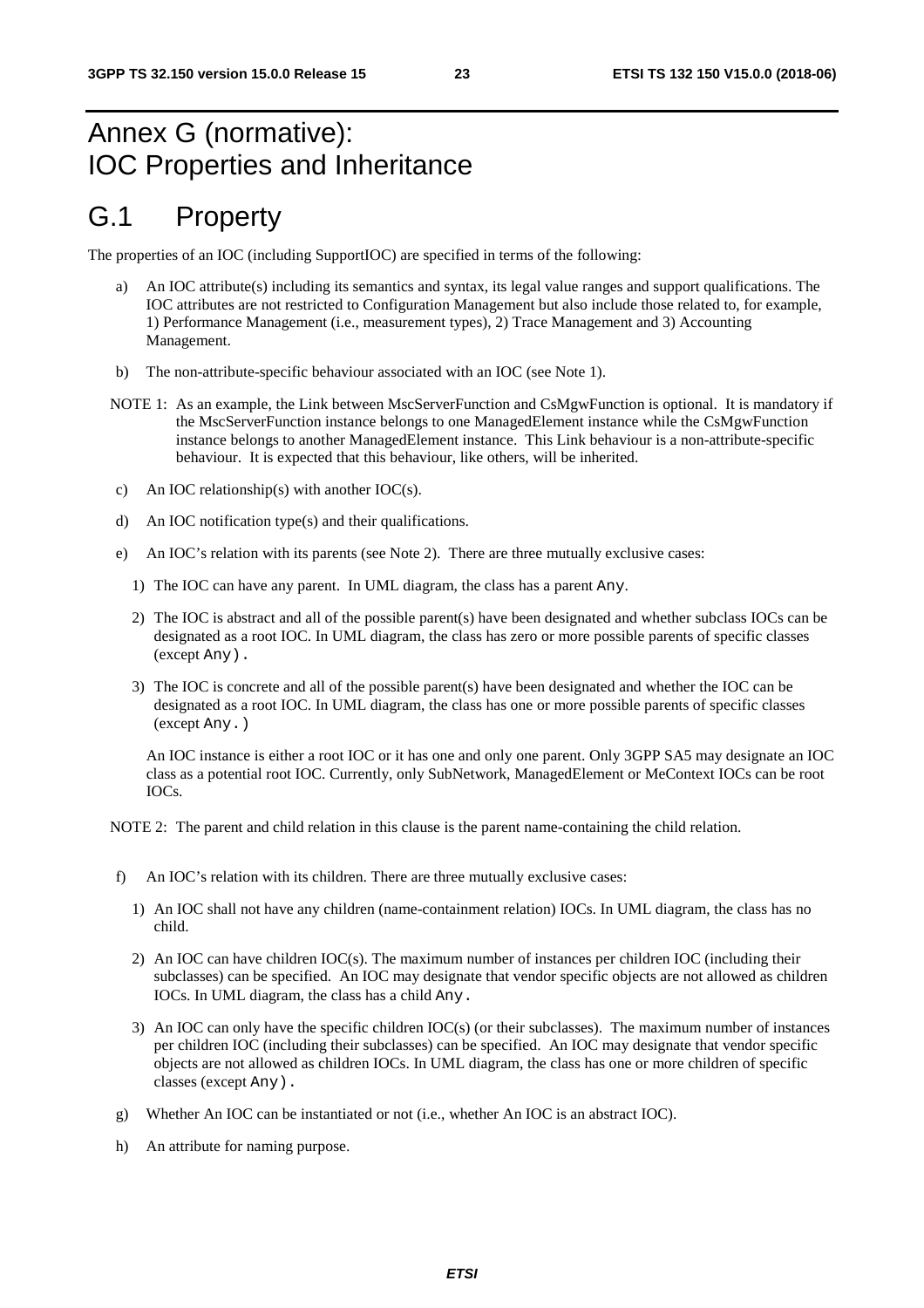## G.2 Inheritance

An IOC (the subclass) inherits from another IOC (the superclass) in that the subclass shall have all the properties of the superclass.

The subclass can change the inherited support-qualification(s) from optional to mandatory but not vice versa. The subclass can change the inherited support-qualification from conditional-optional to conditional-mandatory but not vice versa.

An IOC can be a superclass of many IOC(s). A subclass cannot have more than one superclass.

The subclass can:

- a) Add (compared to those of its superclass) unique attributes including their behaviour, legal value ranges and support-qualifications. Each additional attribute shall have its own unique attribute name (among all added and inherited attributes).
- b) Add non-attribute behaviour on an IOC basis. This behaviour may not contradict inherited superclass behaviour.
- c) Add relationship(s) with IOC(s). Each additional relationship shall have its own unique name (among all added and inherited relations).
- d) Add additional notification types and their qualifications.
- e) Designate all of the possible parent(s) (and their subclasses) if the superclass has Property-e-1 such that an IOC will have Property-e-2 or Property-e-3. Restrict possible parent(s) (and their subclasses) and/or remove the capability of the subclass from being a root IOC, if the superclass has Property-e-2 or Property-e-3.
- f) Add children IOC(s) if the superclass has Property-f-2 such that an IOC will have Property-f-3. Restrict the allowed children IOC(s) (or their subclasses) if the superclass has Property-f-3.
- g) Specify whether an IOC can be instantiated or not (i.e. the IOC is an abstract IOC).
- h) Restrict the legal value range of a superclass attribute that has a legal value range.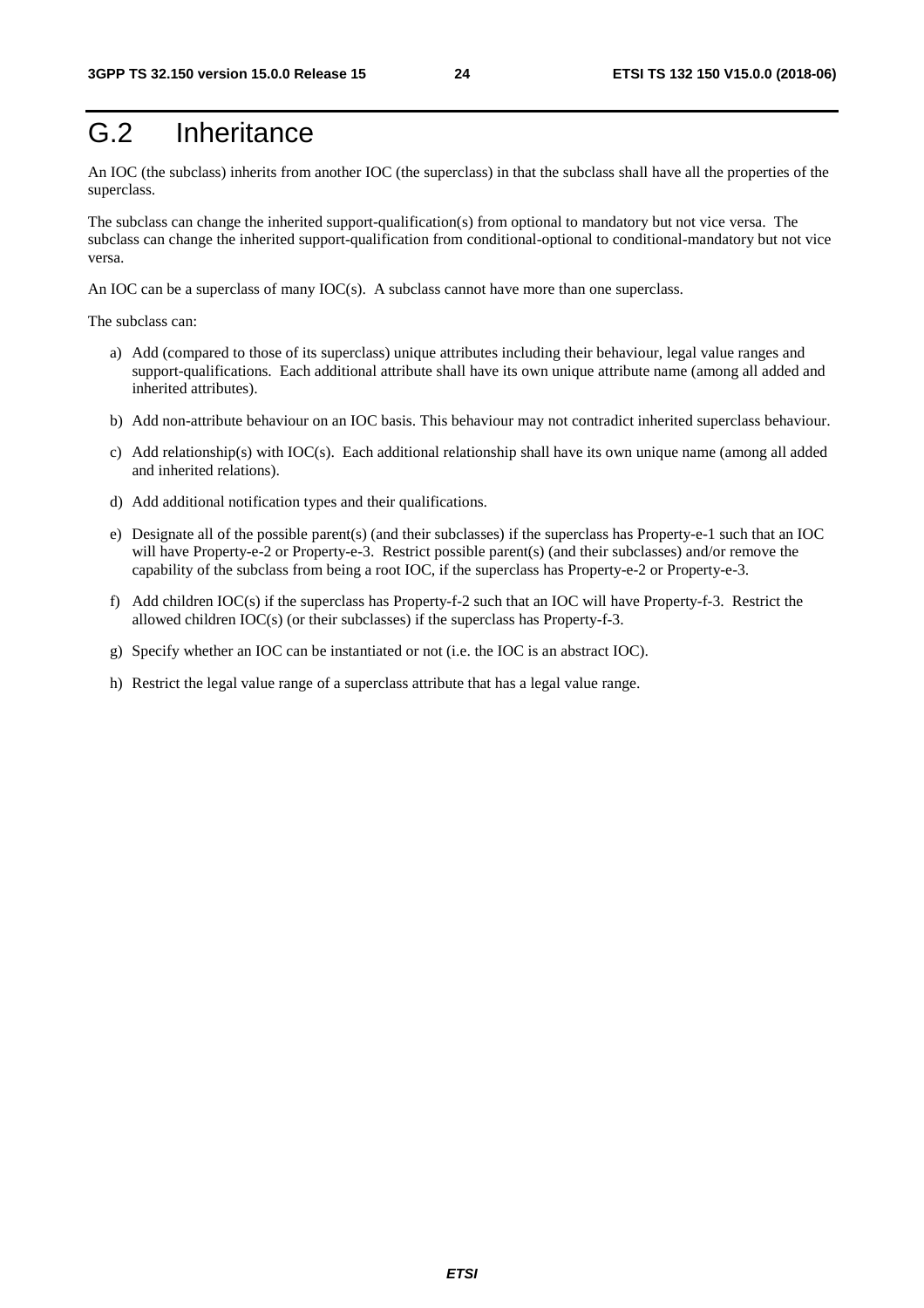# Annex H (normative): Interface Properties and Inheritance

# H.1 Property

To be defined.

# H.2 Inheritance

To be defined.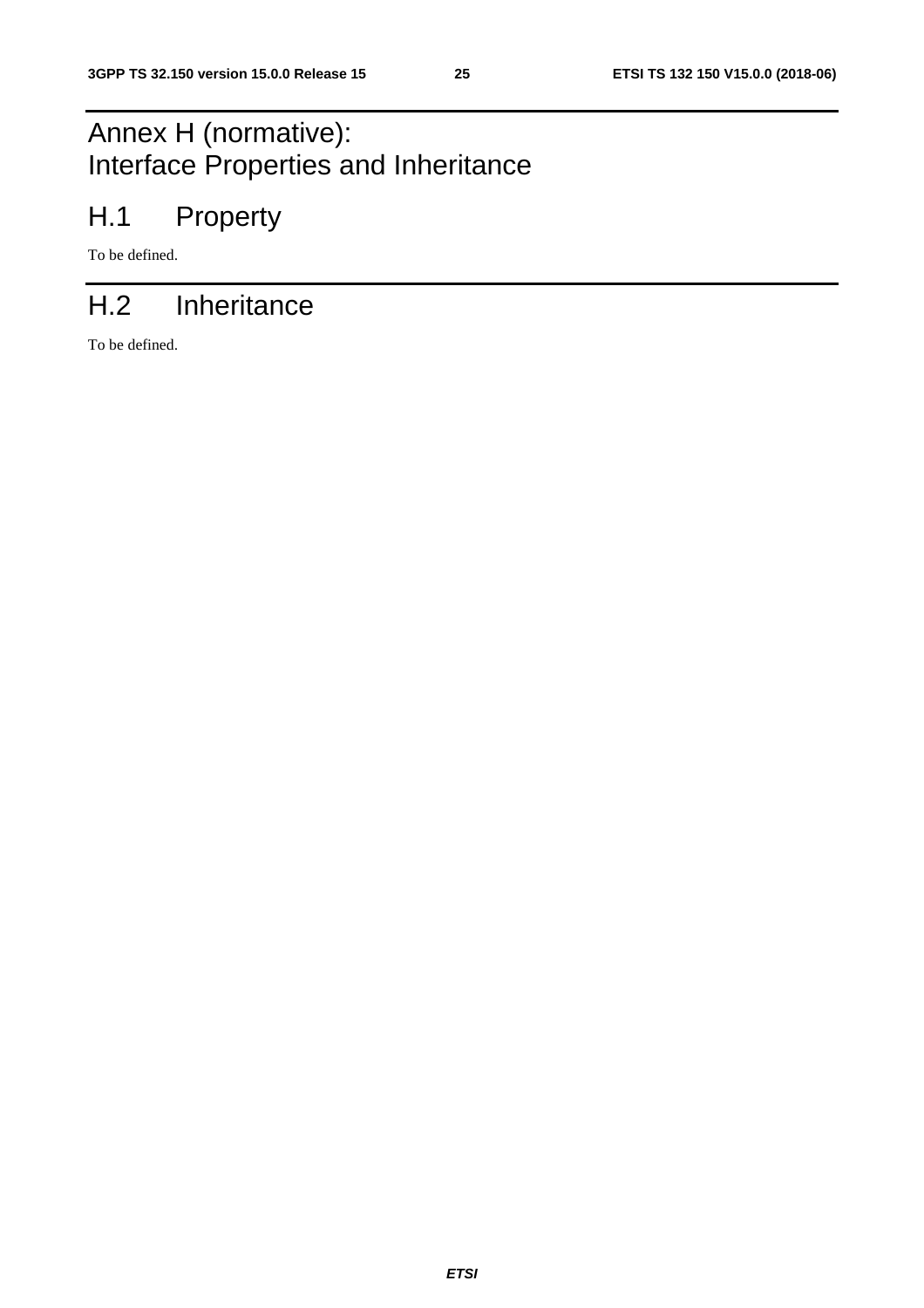## Annex I (normative): Entity (Interface, IOC and Attribute) Import

IRP specifications define entities(e.g., IOCs, interfaces and attribute). To facilitate re-use of entity definitions among IRP specifications, an import mechanism is used. When an IRP specification (the subject IRP specification) imports an entity defined in another IRP specification, the subject IRP specification is considered to have defined the imported entity in its specification. Furthermore, the subject IRP specification cannot change the properties of this imported entity. If it requires an entity that is not identical but similar to the imported entity, it should define a new entity that inherits the imported entity and introduce changes in the new entity definition.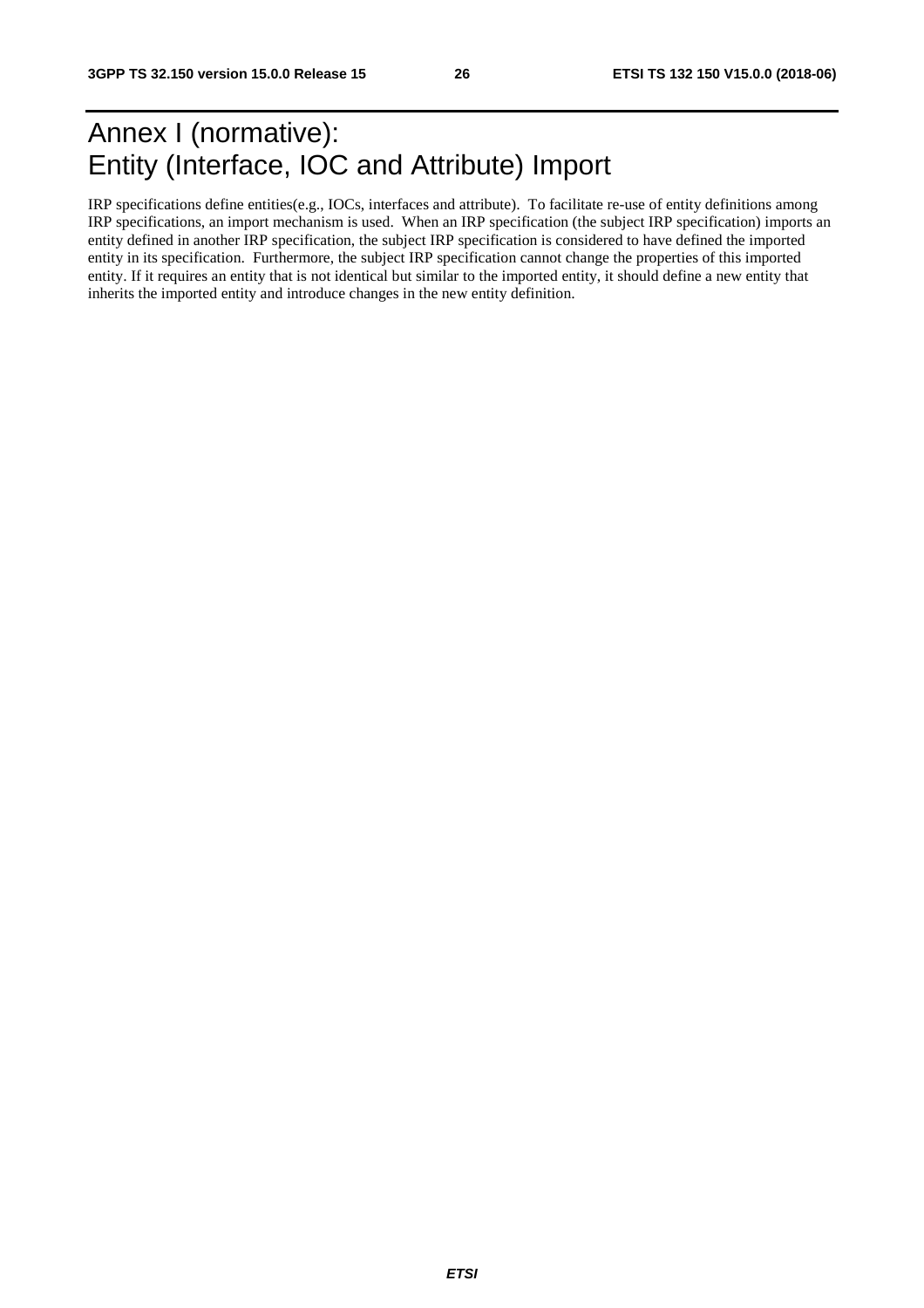# Annex K (informative): Change history

| <b>Change history</b> |                  |               |                     |    |                                                                               |                                   |       |                 |
|-----------------------|------------------|---------------|---------------------|----|-------------------------------------------------------------------------------|-----------------------------------|-------|-----------------|
| <b>Date</b>           | <b>TSG # TSG</b> | Doc.          | <b>CR</b>           |    | <b>Rev Subject/Comment</b>                                                    | Cat                               | Old   | <b>New</b>      |
| Mar<br>2006           | $SP-31$          | SP-<br>060099 | $0006$ $-$          |    | Extension/Generalization of the IRP definition and concept (OAM7-NIM-<br>NGN) | lс                                | 6.5.0 | 7.0.0           |
| Dec                   | $SP-34$ SP-      |               | $0007 -$            |    | F<br>Correct existing definitions of the IRPs and gather all IRP-related      |                                   | 7.0.0 | 7.1.0           |
| 2006                  |                  | 060723        |                     |    | definitions                                                                   |                                   |       |                 |
| Jan                   | u.               |               |                     | L. | Editorial: added two returns in 3.1<br>Definitions                            | ц,                                | 7.1.0 | 7.1.1           |
| 2007                  |                  |               |                     |    |                                                                               |                                   |       |                 |
| Mar<br>2007           | SP-35 SP-        | 070045        | $0008$ --           |    | Delete the incorrect reference                                                | F                                 | 7.1.1 | 7.2.0           |
| Jun                   | $SP-36$ SP-      |               | $0009$ $-$          |    | Identify the use case of XSD schema                                           | $\overline{B}$                    | 7.2.0 | 8.0.0           |
| 2007                  |                  | 070309        |                     |    |                                                                               |                                   |       |                 |
| Jun                   | $SP-36$ SP-      |               | $0010$ --           |    | Add IOC Property Inheritance and Import definitions                           | $\overline{B}$                    | 7.2.0 | 8.0.0           |
| 2007                  |                  | 070309        |                     |    |                                                                               |                                   |       |                 |
| Mar                   | $SP-39$ SP-      |               | $0012$ --           |    | Generalization of the IRP definition for NGN management - Align with          | A                                 | 8.0.0 | 8.1.0           |
| 2008                  |                  | 080058        |                     |    | 32.101 and TISPAN                                                             |                                   |       |                 |
| Jun                   | SP-40            | SP-           | $0013$ --           |    | Remove CMIP and add SOAP reference as supported technology for                | F                                 | 8.1.0 | 8.2.0           |
| 2008                  |                  | 080329        |                     |    | IRP Solution Sets - Align with 32.101                                         |                                   |       |                 |
| Mar                   | $SP-43$ SP-      |               | $0014 -$            |    | Remove parts moved to 32.153                                                  | F                                 | 8.2.0 | 8.3.0           |
| 2009<br>Dec           | u.               | 090207<br>Ξ.  | L.                  | ш. | Update to Rel-9 version (MCC)                                                 |                                   | 8.3.0 | 9.0.0           |
| 2009                  |                  |               |                     |    |                                                                               |                                   |       |                 |
| Mar                   | SP-47 SP-        |               | $0015$ --           |    | Introduce the use of ProxyClass Any to represent parent and child             | F                                 | 9.0.0 | 9.1.0           |
| 2010                  |                  | 100035        |                     |    | relation property of IOC                                                      |                                   |       |                 |
| Jun                   | $SP-48$ SP-      |               | $0016$ $-$          |    | Move common definitions from TS 32.600 and clarify SS definition              | F                                 | 9.1.0 | 10.0.0          |
| 2010                  |                  | 100264        |                     |    |                                                                               |                                   |       |                 |
| Sep                   | SP-49 SP-        |               | $0017$ --           |    | Clarification on the meaning of the imported entities                         | A                                 |       | $10.0.0$ 10.1.0 |
| 2010                  |                  | 100488        |                     |    |                                                                               |                                   |       |                 |
| Mar                   | SP-51            | SP-           | $0019$ 1            |    | Reference updates related to IRP SS Improvements WID                          | $\overline{D}$                    |       | 10.1.0 10.2.0   |
| 2011<br>2012-09       |                  | 110103        |                     |    |                                                                               | Update                            |       | 10.2.0 11.0.0   |
|                       |                  |               |                     |    |                                                                               | to Rel-<br>11<br>version<br>(MCC) |       |                 |
| 2012-12 SP-58 SP-     |                  | 120797        | $0021$ -            |    | CR R11 32150 on class property                                                | F                                 |       | $11.0.0$ 11.1.0 |
| 2012-12               | SP-58 SP-        | 120799        | $0022$ 1            |    | R11 CR 32.150 on Enhancements for Converged Management                        | $\overline{B}$                    |       | $11.0.0$ 11.1.0 |
| 2013-03 SP-59 SP-     |                  | 130048        | 0023 1              |    | Correct spelling of 'SupportIOC'                                              | $\overline{\mathsf{F}}$           |       | 11.1.0 11.2.0   |
| 2014-06               | SP-64 SP-        | 140359        | $\overline{0024}$ - |    | remove the feature support statements                                         | F                                 |       | 11.2.0 11.3.0   |
| 2014-10               |                  |               |                     |    | Update to Rel-12 version (MCC)                                                |                                   |       | $11.3.0$ 12.0.0 |
| 2016-01               |                  |               |                     |    | Update to Rel-13 version (MCC)                                                |                                   |       | $12.0.0$ 13.0.0 |
| 2016-03 SP-71         |                  | SP-           | $0001 -$            |    | Add missing link to properties of SupportIOC instance                         | F                                 |       | 13.0.0 13.1.0   |
|                       |                  | 160030        |                     |    |                                                                               |                                   |       |                 |

| <b>Change history</b> |                |                  |           |                |   |                                                                  |                       |
|-----------------------|----------------|------------------|-----------|----------------|---|------------------------------------------------------------------|-----------------------|
| <b>Date</b>           | <b>Meeting</b> | <b>TDoc</b>      | <b>CR</b> | <b>Rev Cat</b> |   | Subject/Comment                                                  | <b>New</b><br>version |
| 2016-12               | SA#74          | SP-160855 0026   |           |                | С | Update reference to model repertoire                             | 14.0.0                |
| 2017-03               | SA#75          | SP-170140 0027   |           |                | B | Addition of methodology for entities that can play several roles | 14.1.0                |
| 2017-04               |                |                  |           |                |   | Small editorial fixes (MCC)                                      | 14.1.1                |
| 2018-01               | SA#78          | SP-170964        | 0028      |                |   | Update erroneous references                                      | 14.2.0                |
| 2018-01               | SA#78          | ISP-180422 10032 |           |                | A | Align terminology                                                | 14.3.0                |
| 2018-06               | ۰              |                  |           |                |   | Update to Rel-15 version (MCC)                                   | 15.0.0                |